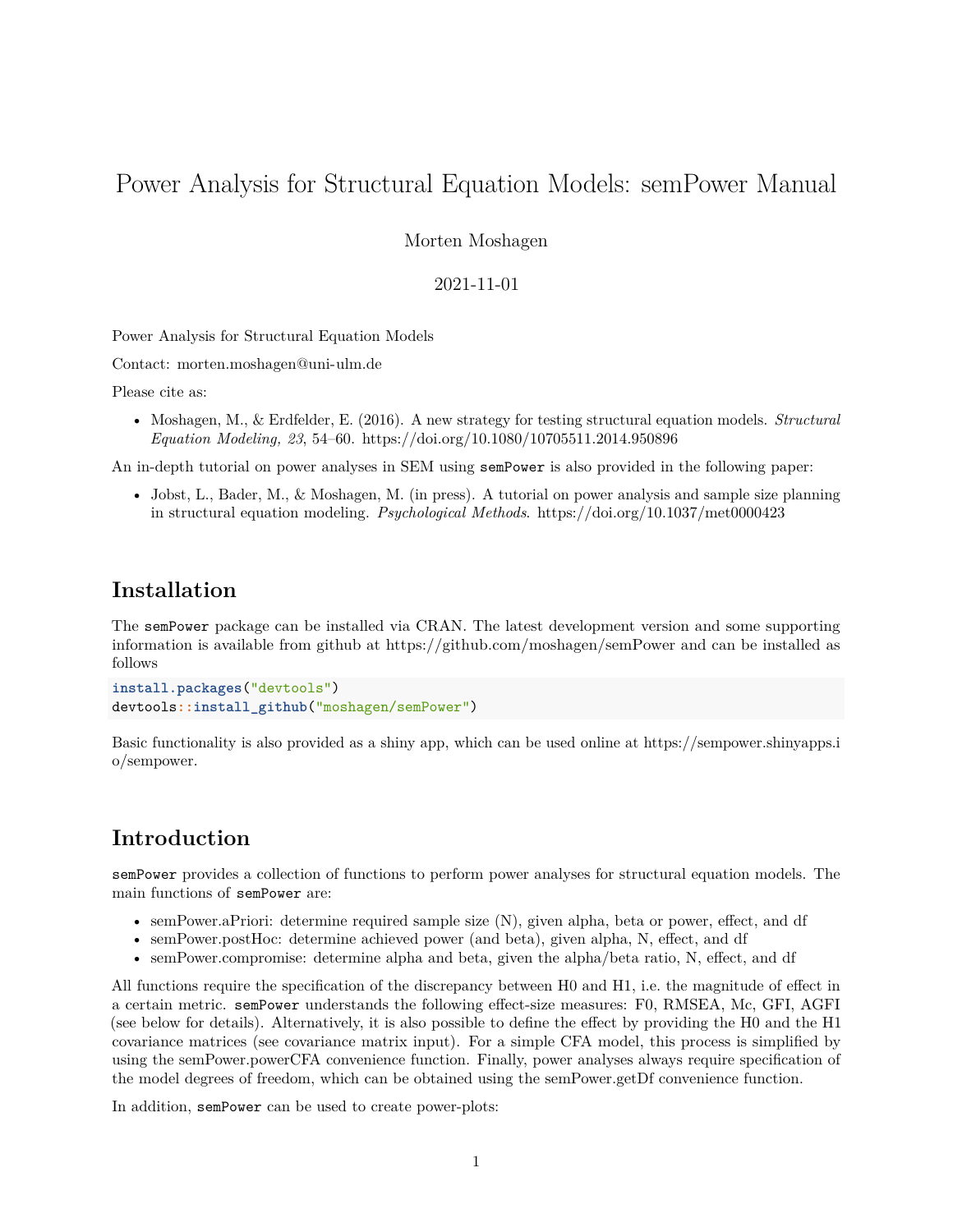- [sempower.powerPlot.byN:](#page-0-0) Plot achieved power as function of N for a given effect
- [sempower.powerPlot.byEffect:](#page-0-0) Plot achieved power as function of the magnitude of effect for a given sample size

For the impatient reader, this document starts with some brief examples. The remainder of this document provides some notes on the statistical background, the definition of various effect-sizes, and a detailed description of the functions contained in this package.

## **Examples**

#### **Determine required sample size (a priori power analysis)**

Use [semPower.aPriori](#page-0-0) to determine the required sample size to detect a certain effect with a certain power. For example, let's determine the required sample size to detect misspecifications of a model (involving df  $= 100$  degrees of freedom) corresponding to RMSEA  $= .05$  with a power of 80% on an alpha error of .05. After loading the semPower package, call the function semPower.aPriori with arguments effect = .05, effect.measure = 'RMSEA', alpha =  $.05$ , power =  $.80$ , and df = 100.

```
ap <- semPower.aPriori(effect = .05, effect.measure = 'RMSEA',
                        alpha = .05, power = .80, df = 100)
```
#### **summary**(ap)

Equivalently, you can use the generic semPower function with the additional type = 'a-priori' argument:

```
ap <- semPower(type = 'a-priori', effect = .05, effect.measure = 'RMSEA',
               alpha = .05, power = .80, df = 100)
summary(ap)
```
The results show that a sample size of  $N = 164$  yields a power of approximately 80% to reject a wrong model (with  $df = 100$ ) with an amount of misspecification corresponding to  $RMSEA = .05$  on alpha = .05.

## **Determine achieved power (post-hoc power analysis)**

Use [semPower.postHoc](#page-0-0) to determine the actually achieved power with a certain sample size. For example, let's determine the achieved power with a sample size of  $N = 1000$  to detect misspecifications of a model (involving  $df = 100$  degrees of freedom) corresponding to RMSEA = .05 on an alpha error of .05. Call the function semPower.postHoc with arguments effect = .05, effect.measure = 'RMSEA', alpha = .05, N  $= 1000$ , and df  $= 100$ :

```
ph <- semPower.postHoc(effect = .05, effect.measure = 'RMSEA',
                        alpha = .05, N = 1000, df = 100)
```
**summary**(ph)

Or use the generic semPower function with the additional type = 'post-hoc' argument:

```
ph <- semPower(type = 'post-hoc', effect = .05, effect.measure = 'RMSEA',
               alpha = .05, N = 1000, df = 100)
summary(ph)
```
The results show that a sample size of  $N = 1000$  is associated with a power larger than  $> 99.99\%$  (more precisely, 1 - beta  $= 1$  - 2.903302e-17) to reject a wrong model (with  $df = 100$ ) with an amount of misspecification corresponding to  $RMSEA = .05$  on alpha =  $.05$ .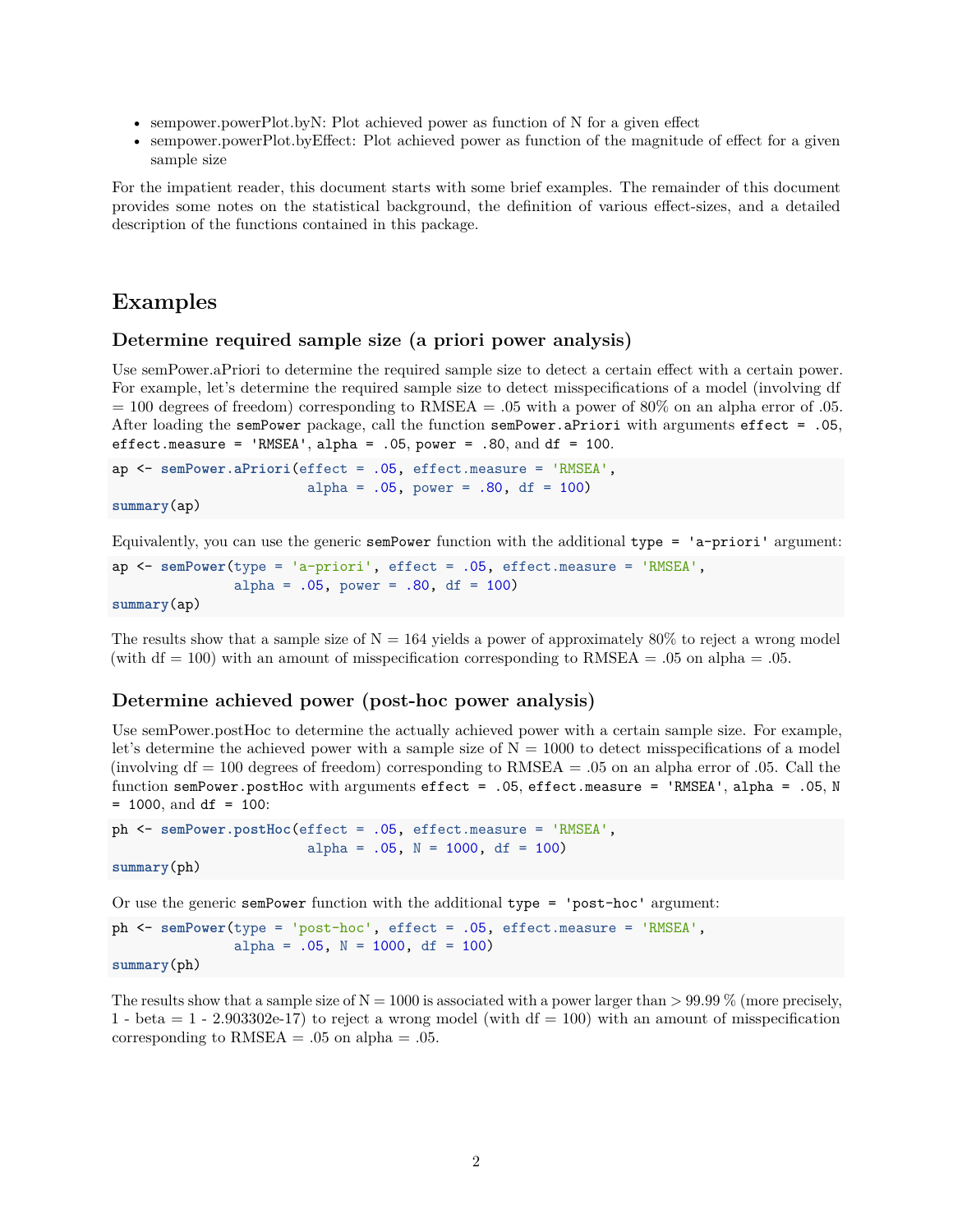## **Determine critical chi-square and implied alpha and beta (compromise power analysis)**

Use [semPower.compromise](#page-0-0) to determine the critical chi-square and the implied alpha and beta errors. For example, let's determine the critical chi-square such that the associated alpha and beta errors are equal, assuming sample size of  $N = 1000$ , a model involving  $df = 100$  degrees of freedom and misspecifications corresponding to RMSEA = .05. Call the function semPower.compromise with arguments effect = .05, effect.measure = 'RMSEA', abratio =  $1$ ,  $N = 1000$ , and  $df = 100$ :

```
cp <- semPower.compromise(effect = .05, effect.measure = 'RMSEA',
                           abratio = 1, N = 1000, df = 100)
```

```
summary(cp)
```
Or use the generic semPower function with the additional  $type = 'compromise' argument:$ 

```
cp <- semPower(type = 'compromise', effect = .05, effect.measure = 'RMSEA',
               abratio = 1, N = 1000, df = 100)
summary(cp)
```
The results show that choosing a critical chi-square of 192.82 is associated with balanced error probabilties  $alpha = beta = .000000074$  when deciding between a correct and a wrong model (with  $df = 100$ ) with an amount of misspecification corresponding to  $RMSEA = .05$  on alpha = .05 with  $N = 1000$ .

### **Obtaining the model degrees of freedom (df)**

Knowledge of the degrees of freedom (df) is required to perform a power analysis. When power refers to the comparison of two explicitly specified, nested models, the resulting df are just the difference between the df of the two models (or equivalently, the number of free parameters removed by the more restrictive model). When power is requested for the comparison of a hypothesized model to the saturated model, the model df are given by

$$
df = p \cdot (p+1)/2 - q
$$

where *p* is the number of observed variables and *q* is the number of free parameters of the hypothesized model. To obtain the latter in a typical SEM, one needs to count (a) loadings, (b) item-residual variances, and (c) covariance/regression parameters between factors and between item residuals.<sup>[1](#page-2-0)</sup>. For instance, consider a correlated two factor CFA model with each factor measured by 4 items and no secondary loadings or residual correlations. Thus, there are (a)  $2 \cdot 4$  loadings, (b) 8 item-residual variances, and (c) 1 covariance between the factors, which results in 17 free parameters. The df are thus  $8 \cdot 9/2 - 17 = 19$ .

If you are unsure or have a more complicated model (or both), semPower also includes a convenience function called semPower.getDf that determines the df for a model provided in the lavaan syntax (note that this function requires the lavaan package). For the model sketched above, running

```
# define model using standard lavaan syntax
lavmodel <- '
f1 = x1 + x2 + x3 + x4f2 = x5 + x6 + x7 + x8# obtain df
semPower.getDf(lavmodel)
```
gives 19 as result, which matches what we calculated by hand.

<span id="page-2-0"></span><sup>&</sup>lt;sup>1</sup>Note that factor (residual) variances can be omitted, because each factor needs to be assigned a scale, so one free parameter is lost for each factor anyway. Concerning free parameters, it does not matter whether factors are identified by fixing their variance or by fixing a loading.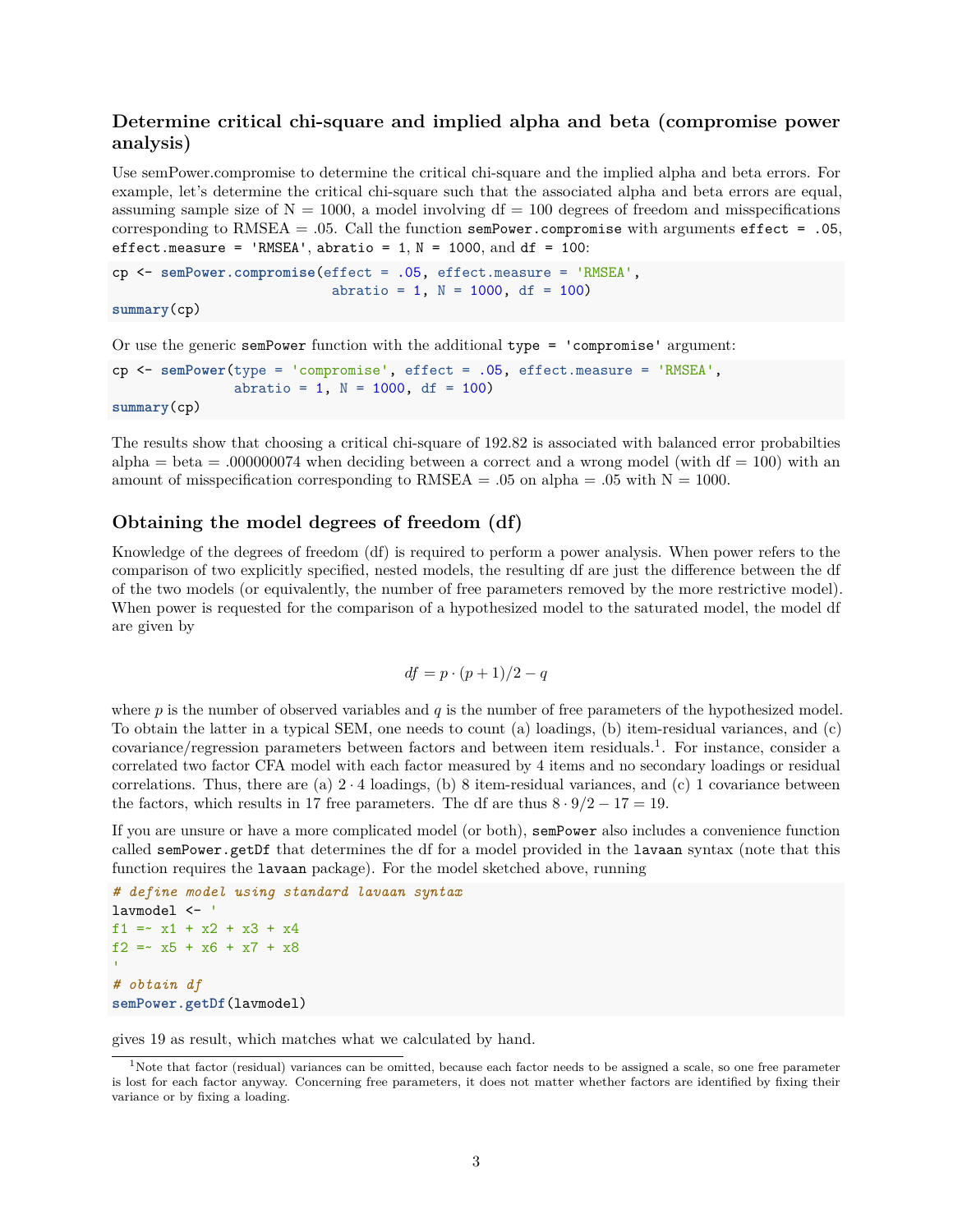#### **Obtain power for factor correlations in a standard CFA model**

It is rather common to test whether the correlation between two factors defined in a standard CFA model significantly differs from zero. Suppose that we want sufficient power to detect a correlation between two factors of  $|r| \geq .2$ . Performing a power analysis in this scenario is complicated by the fact that one needs to translate the hypothesized magnitude of a certain model parameter (i.e., the correlation between two factors) into a measure of effect such as the RMSEA, which is not easily possible.

To simplify this process, semPower provides the option to define the effect in terms of the discrepancy between covariance matrices (see next section). When the correlation between two factors in a standard CFA model is of interest, the semPower.powerCFA function is a simple shortcut. Note that this function requires the lavaan package.

semPower.powerCFA is quite flexible, but first consider the simplest case of a two factor CFA model with equal loadings on both factors. The argument phi defines the population correlation between these factors, nIndicator is a vector indicating the number of indicators for the first and the second factor, respectively, and loadM gives the loading for all indicators. Thus, the following defines two factors that are correlated by .2 in the population, one measured by 5 and one measured by 6 indicators, and each loading being equal to .5:

```
# a priori power analysis providing the number of indicators to define
# two factors with correlation of phi and equal loading for all indicators
cfapower <- semPower.powerCFA(type = 'a-priori',
                              phi = .2, nIndicator = c(5, 6), loadM = .5,
                              alpha = .05, power = .95)
summary(cfapower$power)
```
The output shows that 774 observations are required to detect a correlation between the two factors of at least .2 with a power of 95% on alpha = 5%, when the model with the freely estimated correlation is compared against a model that constrains this correlation to zero.

Obviously, the above is a gross simplification, so semPower.powerCFA also understands more complex models. For example:

```
# define correlation matrix between 3 factors
phi <- matrix(c(
  c(1.0, 0.2, 0.5),
  c(0.2, 1.0, 0.3),
  c(0.5, 0.3, 1.0)
), byrow = T, ncol=3)
# a priori power analysis providing factor correlation matrix (phi),
# the number of indicators by factor, and mean and SD of loadings by factor.
cfapower <- semPower.powerCFA(type = 'a-priori',
                              phi = phi, nullCor = c(1, 2), nIndicator = c(5, 6, 4),
                              loadM = c(.5, .6, .7), loadSD = c(.1, .05, 0),
                              alpha = .05, power = .95)
summary(cfapower$power)
```
which shows that 645 observations are required to detect a correlation between the first two factors of at least .2 with a power of 95% on alpha = 5% (note that having additional factors that are correlated with the factors of interest helps).

For more details on semPower.powerCFA, see the section [further below.](#page-0-0)

#### **Extended example: Define effect in terms of model parameters**

Consider the situation that one is interested in determining whether the observed responses on 8 items reflect two seperate (but correlated) factors or can be described by assuming just a single factor. A suitable model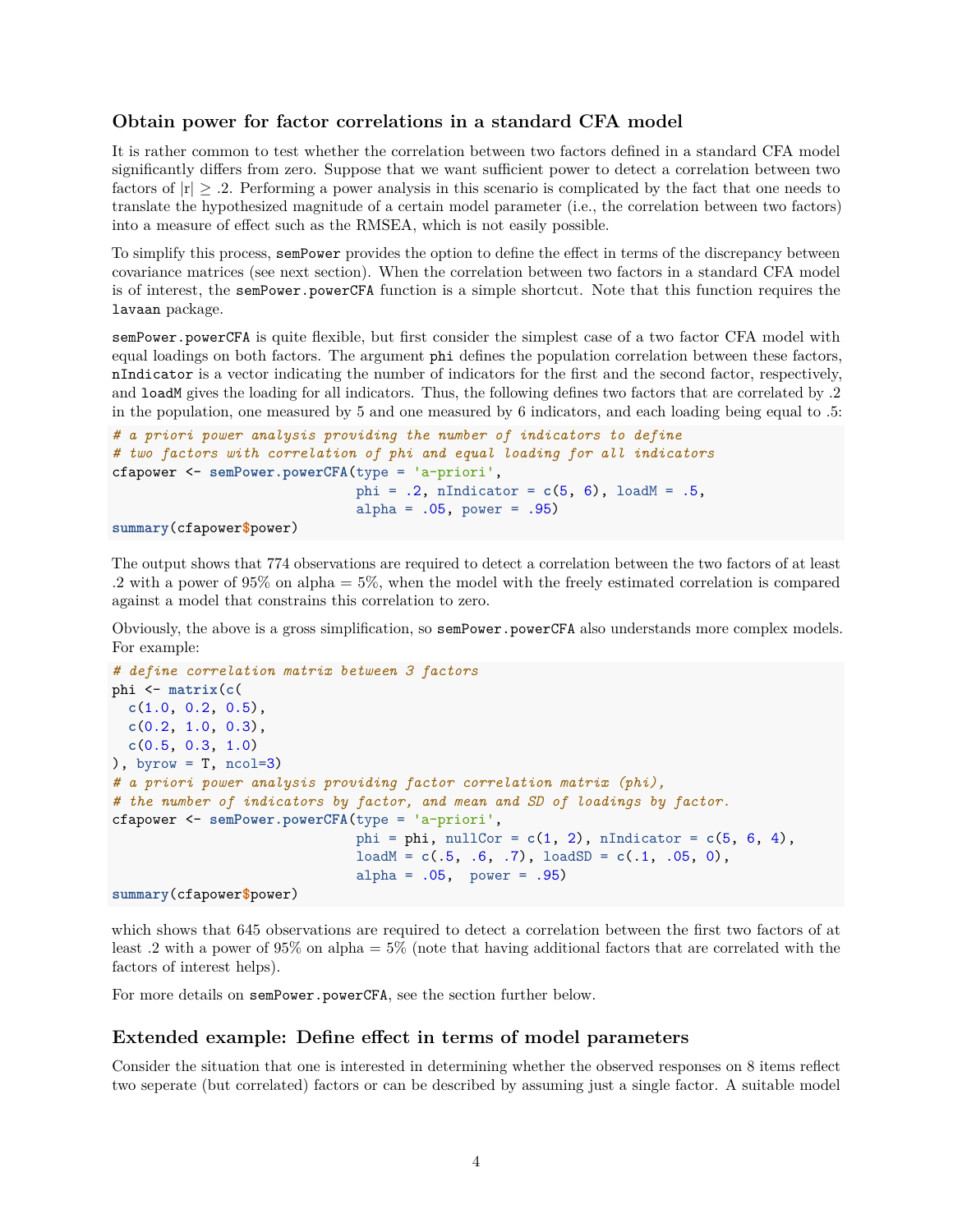to test this hypothesis would specify two factors and constrain their correlation to 1. When this constrained model fits the data, a single factor is sufficient. Otherwise, two factors are required.

Suppose that a correlation between two factors of  $r > .9$  is considered as implying that these are practically equivalent, so these could be collapsed into a single factor. However, if the correlations between these factors turns out smaller than .9, one might rather prefer a two-factor model. In terms of power analyses, we thus want sufficient power to identify whether the correlation between the factors is  $\leq 0.9$ . The misfit associated with a model assuming a correlation of 1 when, in reality, the true correlation is  $\leq$  .9 is supposed to define the magnitude of effect.

The problem is now that one cannot immediately say how this difference in a model parameter translates to an effect size such as the RMSEA. Instead, any type of power analysis must be performed using the [H0 and](#page-0-0) [the H1 covariance matrices,](#page-0-0) obtained by the help of a suitable sem-package, such as lavaan.

First, a suitable model that describes the true situation in the population is required. We need to define the value of each single (non-zero) parameter, so we need to specify each loading, each residual variance, the variance of the factors as well as their covariance. Note that the magnitude of effect (and thus power) does not only depend on the correlation between the factors, but also varies with other parameters of the model, such as the loading magnitude, so some reasonable guess concerning the latter required. Let us assume that the standardized loadings vary between .4 and .8. Importantly, I define that two factors exists that correlate by .9.

**library**(lavaan)

```
# define (true) population model
model.pop <- '
# define relations between factors and items in terms of loadings
f1 =~ .7*x1 + .7*x2 + .5*x3 + .5*x4
f2 =~ .8*x5 + .6*x6 + .6*x7 + .4*x8
# define unique variances of the items to be equal to 1-loading^2,
# so that the loadings above are in a standardized metric
x1 \sim .51*x1x2 \sim .51*x2x3 ~~ .75*x3
x4 ~~ .75*x4
x5 ~~ .36*x5
x6 ~~ .64*x6
x7 - 0.64*x7x8 ~~ .84*x8
# define variances of f1 and f2 to be 1
f1 ~~ 1*f1
f2 ~-~1*f2
# define covariance (=correlation, because factor variances are 1)
# between the factors to be .9
f1 ~- 0.9*f2
```
Using the model string above, we can now obtain the associated variance-covariance matrix defining the true state in the population.

```
# population covariance matrix
cov.pop <- fitted(sem(model.pop))$cov
```
It is a good idea to check whether the model string actually defined all parameters as we expected. To verifiy, we can just fit the true model to the population covariance matrix which should yield a perfect fit and give the same parameter estimates we used in the definition of the model string.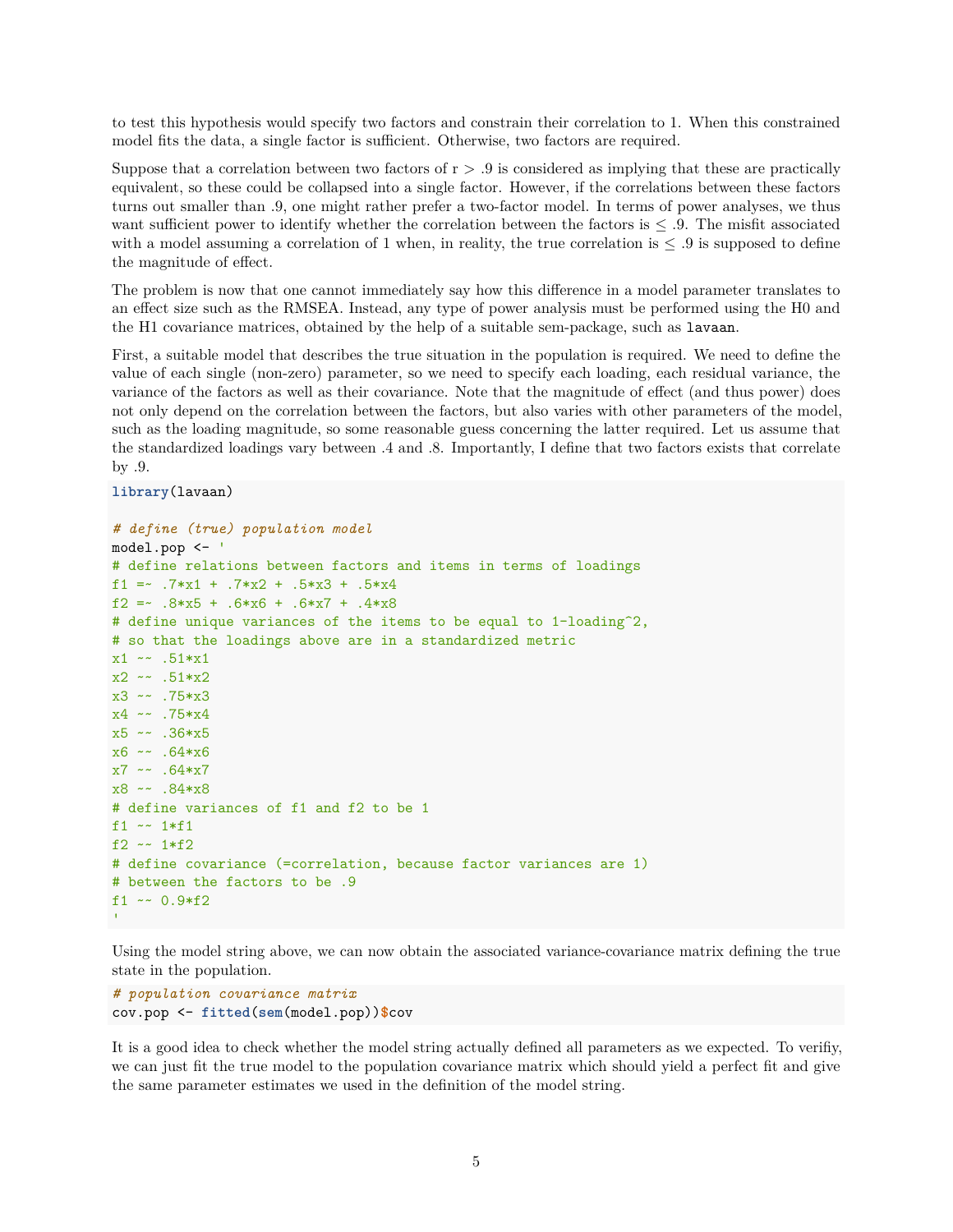```
# sanity check
model.h1 <- '
f1 = x1 + x2 + x3 + x4f2 = x5 + x6 + x7 + x8summary(sem(model.h1, sample.cov = cov.pop,
            sample.nobs = 1000, sample.cov.rescale = F),
        stand = T, fit = T)
```
Having obtained the population covariance matrix, we now need to define and estimate the analysis model. The analysis model should make at least one restriction which is factually wrong and thereby defines the effect of interest, in the present case the restriction that the two factors correlate to 1.

```
# define (wrong) analysis model
model.h0 <- '
f1 = NA*x1 + x2 + x3 + x4f2 =~ NA*x5 + x6 + x7 + x8
# define variances of f1 and f2 to be 1
f1 ~~ 1*f1
f2 ~-~1 *f2
# set correlation between the factors to 1
f1 \sim 1*f2
# fit analysis model to population data; note the sample.nobs are arbitrary
fit.h0 <- sem(model.h0, sample.cov = cov.pop,
              sample.nobs = 1000, sample.cov.rescale = F,
              likelihood='wishart')
```
Any type of power-analysis can now be performed using the model-implied covariance matrix along with the population covariance matrix as arguments. For example, to determine the required sample size use [semPower.aPriori](#page-0-0) with SigmaHat = cov.h0, Sigma = cov.pop, alpha = .05, power = .80, and df = df.

```
# model implied covariance matrix
cov.h0 <- fitted(fit.h0)$cov
df <- fit.h0@test[[1]]$df
# perform power analysis
ap5 <- semPower.aPriori(SigmaHat = cov.h0, Sigma = cov.pop,
                        alpha = .05, power = .95, df = df)
summary(ap5)
```
The output (which is omitted here) shows that  $N = 1258$  observations are required to detect a correlation between the factors  $\leq 0.9$  with a power of 95% on alpha = .05. The output also shows various effect-sizes as implied by the specified covariance matrices. In the population, fitting a model assuming the two factors correlate by 1 when they actually correlate by .9 leads to a population minimum of the ML-fitting function of  $F0 = 0.0244$ , which amounts to model misfit corresponding to RMSEA = 0.035 or SRMR = 0.016.

## **Extended example: Power to detect invariance constraints in a multiple group model**

Suppose we fit a model to two groups and are interested in whether the loadings are invariant across groups. To test this hypothesis, a model with freely estimated loadings would be compared against a model restricting the loadings to be equal across groups (metric invariance model). If the the fit of the latter model is significantly worse, this supports the conclusion that at least one loading systematically differs across groups. In terms of power analyses, the misfit associated with a model assuming equal loadings across groups when, in reality, at least one loading differs, defines the magnitude of effect, which we want to detect with a sufficient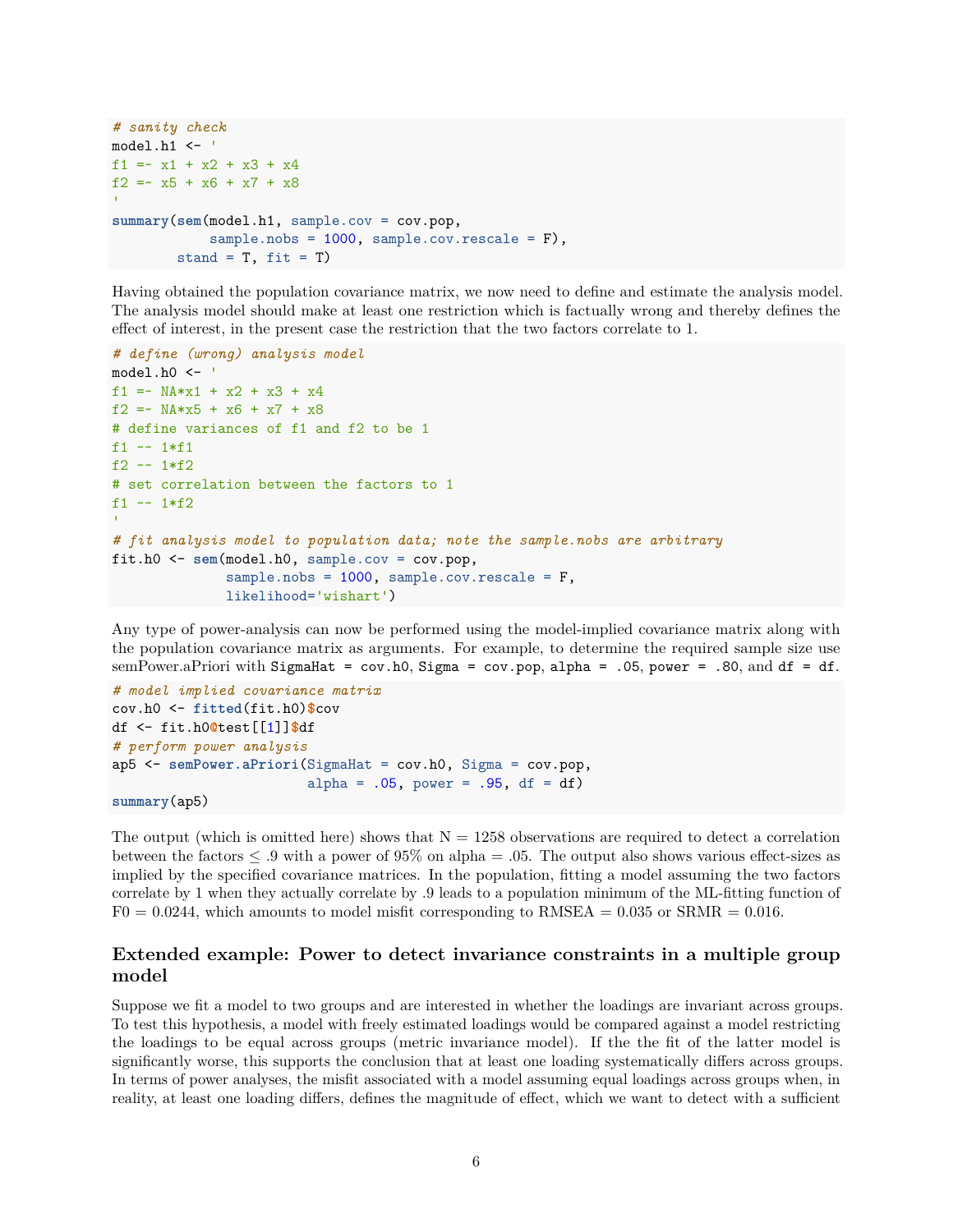power.

Again, we need to setup a model describing the true situation in the population to obtain the magnitude of effect. Because we have a two-group model, the model needs to be specified for both groups. Let's assume we have a two factor model with each factor being indicated by three manifest variables. Let's further assume that the loading of x2 differs across groups:

**library**(lavaan)

```
# population model group 1
model.pop.g1 <- '
f1 = -.8*x1 + .7*x2 + .6*x3f2 =~ .7*x4 + .6*x5 + .5*x6
x1 \sim .36*x1x2 \sim .51*x2x3 ~~ .64*x3
x4 ~~ .51*x4
x5 ~~ .64*x5
x6 ~~ .75*x6
f1 ~~ 1*f1
f2 ~~ 1*f2
f1 ~~ 0.5*f2
# population model group 2
model.pop.g2 <- '
f1 = -8*x1 + .4*x2 + .6*x3f2 =~ .7*x4 + .6*x5 + .5*x6
x1 ~~ .36*x1
x2 \sim .84*x2x3 ~~ .64*x3
x4 ~~ .51*x4
x5 ~~ .64*x5
x6 ~~ .75*x6
f1 ~~ 1*f1
f2 ~~ 1*f2
f1 ~~ 0.5*f2
```
Note that the models are almost identical, with the exception that the loading of x2 is .7 in the first group, but .4 in the second group. Based on the the model strings above, we can obtain the associated variance-covariance matrices for both groups:

```
# population covariance matrices
cov.pop.g1 <- fitted(sem(model.pop.g1))$cov
cov.pop.g2 <- fitted(sem(model.pop.g2))$cov
```
Next, we define and estimate the analysis model. The model of interest is a metric invariance model, i.e., a multiple group model restricting the loadings to be equal across groups. By fitting the model to the population covariance matrices obtained above (note the group.equal = 'loadings' argument in the lavaan call) the model-implied covariance matrices for each group is obtained:

```
# define analysis model
model.h0 <- '
f1 = x1 + x2 + x3f2 =~ x4 + x5 + x6
\mathbf{r}# fit analysis model to population data; note the sample.nobs are arbitrary
```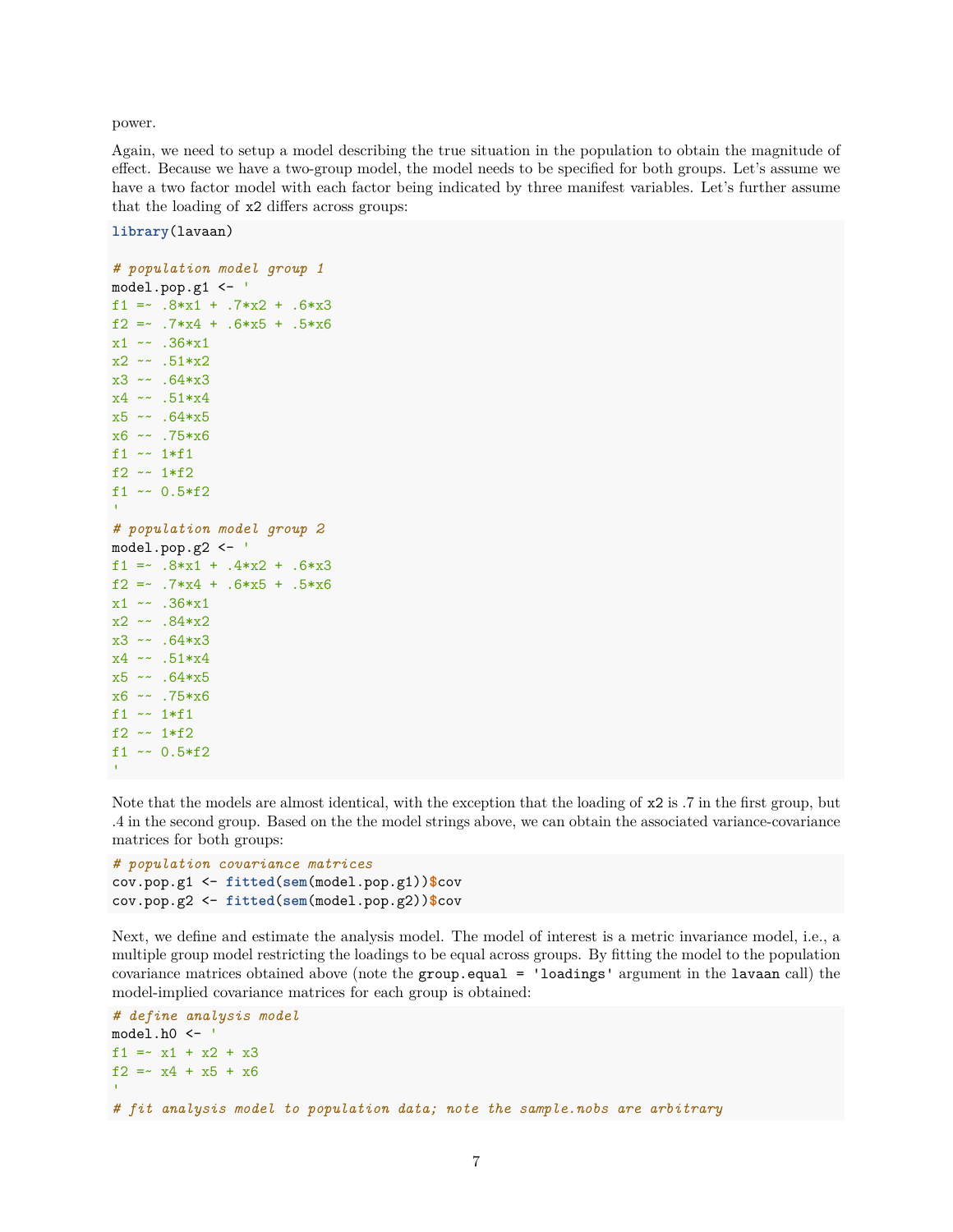```
fit.h0 <- sem(model.h0, sample.cov = list(cov.pop.g1, cov.pop.g2),
              sample.nobs = list(1000, 1000), sample.cov.rescale = F,
              group.equal = 'loadings', likelihood='wishart')
# get model implied covariance matrices
cov.h0.g1 <- fitted(fit.h0)$`Group 1`$cov
cov.h0.g2 <- fitted(fit.h0)$`Group 2`$cov
# df of metric invariance model
df <- fit.h0@test[[1]]$df
# obtain baseline df (no invariance constraints)
fit.bl <- sem(model.h0, sample.cov = list(cov.pop.g1, cov.pop.g2),
              sample.nobs = list(1000, 1000), sample.cov.rescale=F,
              likelihood='wishart')
df.bl <- fit.bl@test[[1]]$df
# difference in df
df.diff <- df - df.bl
```
We also obtain the difference in the degrees of freedom  $(df.diff)$  between the metric invariance model and the model without invariance constraints (configural invariance model), because the metric invariance model is usually compared to the configural invariance model (rather than to the saturated model). We can now perform any type of power-analysis by using the population and the model-implied covariance matrices as obtained above. In multiple group models, the arguments SigmaHat and Sigma are lists containing the associated matrices for each group. In addition, N also needs to be a list specifying the sample size for each group. In a priori power analyses, N determines the sample size weights for each group, so setting  $N =$ list(1, 1) assigns the same sample size to both groups.

```
# perform a priori power analysis
ap6 <- semPower.aPriori(SigmaHat = list(cov.h0.g1, cov.h0.g2),
                        Sigma = list(cov.pop.g1, cov.pop.g2),
                        alpha = .05, beta = .20, N = list(1, 1), df = df.diff)
```
**summary**(ap6)

The output (which is omitted here) shows that  $N = 778$  observations (n = 389 by group) are required to detect the lack of metric invariance with a power of  $80\%$  on alpha = .05.

Alternatively, semPower can also compute power in multiple group settings when the effect contribution of each group to the total effect of interest is provided. In the present example, F0 is 0.01102 and 0.01979 in the first and second group, respectively. Computing a post-hoc power analysis with effect = list(0.01102, 0.01979), effect.measure = 'F0', and  $N = 1$ ist(389, 389) thus replicates the above result in showing that the power on alpha  $= .05$  is approximately 80%.

```
# perform post-hoc power analysis
ph6 <- semPower.postHoc(effect = list(0.01102, 0.01979), effect.measure = 'F0',
                        alpha = .05, N = list(389, 389), df = df.diff)
summary(ph6)
```
## **Background**

The statistical evaluation of mathematical models often proceeds by considering a test-statistic that expresses the discrepancy between the observed data and the data as implied by the fitted model. In SEM, the relevant test statistic for a sample of size *N* is given by  $T = \hat{F}(N-1)$ .  $\hat{F}$  denotes the minimized sample value of the chosen discrepancy function (such as Maximum-Likelihood) and thereby indicates lack of fit of the model to the sample data. Thus, *T* permits a likelihood-ratio test of the null hypothesis (H0) that the model is correct.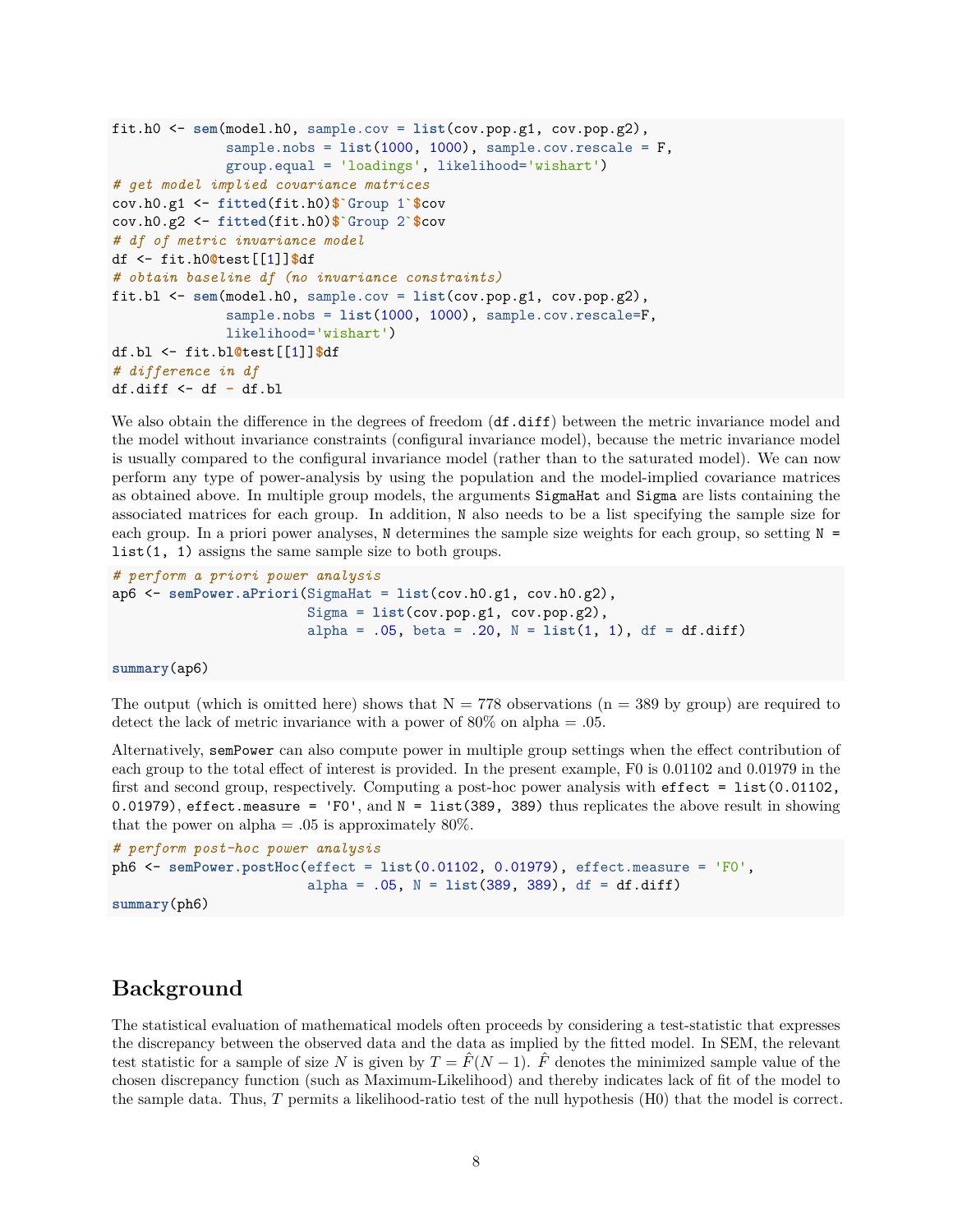If the hypothesized model holds in the population, *T* can be shown to follow asymptotically a central  $\chi^2(\text{df})$ distribution with  $df = .5 \cdot p(p+1) - q$  degrees of freedom, where *p* is the number of manifest variables and *q* denotes the number of free parameters. This is why *T* is often referred to as "chi-square model test statistic" – a convention which is followed here.

Given an observed value for the chi-square test statistic, a null hypothesis significance test can be performed to evaluate whether this value is larger than would be expected by chance alone. The usual test proceeds as follows: Given a certain specified alpha-error level (typically alpha  $= .05$ ), a critical chi-square value is obtained from the asymptotic central  $\chi^2$ (df) distribution. If the observed value for the chi-square test statistic exceeds the critical value, the null hypothesis that the model fits the data is rejected. Otherwise, H0 is retained. A finding of the observed statistic exceeding the critical value (implying an upper-tail probability that falls below the specified alpha level) thus leads to the statistical decision that the discrepancy between the hypothesized and the actual population covariance matrix is too large to be attributable to sampling error only. Accordingly, a statistically significant chi-square test statistic provides evidence against the validity of the hypothesized model.

When testing statistical hypotheses using this framework, two types of decision errors can occur: The alpha error (or type-I error) of incorrectly rejecting a true H0 (a correct model) and the beta error (or type-II error) of incorrectly retaining a false H0 (an incorrect model). Statistical power is defined as the complement of the beta-error probability (1 - beta) and thus gives the probability to reject an incorrect model.

If the H0 is false, the chi-square test statistic is no longer central  $\chi^2(\text{df})$  distributed, but can be shown to follow a noncentral  $\chi^2(\text{df}, \lambda)$  distribution with non-centrality parameter  $\lambda$  and expected value df +  $\lambda$ (MacCallum, Browne, & Sugawara, 1996). The non-centrality parameter  $\lambda$  shifts the expected value of the non-central  $\chi^2(\text{df}, \lambda)$  distribution to the right of the corresponding central distribution. Having determined the critical value associated with the desired alpha probability from the central  $\chi^2$ (df) distribution, the beta-error probability can be computed by constructing the corresponding non-central  $\chi^2(\text{df}, \lambda)$ distribution with a certain non-centrality parameter  $\lambda$  and obtaining the area (i.e., the integral) of this distribution to the left of the critical value Correspondingly, statistical power is the area of the non-central  $\chi^2(\text{df}, \lambda)$  distribution to the right of the critical value. The general situation is illustrated in Figure 1.

Figure 1 depicts a central (solid)  $\chi^2$ (df) and a non-central (dashed)  $\chi^2$ (df,  $\lambda$ ) distribution with df = 200 and  $\lambda = 100$ . The area of the central distribution  $\chi^2$  (df) to the right of the critical value reflects the alpha error. The solid line indicates a critical value of 234, which corresponds to alpha = .05. The dotted line shows a critical value of 244 obtained from compromise power analyses, which is associated with alpha = .018. The area of  $\chi^2(\text{df}, \lambda)$  distribution to the left of the critical value is the beta-error probability (beta = .006 and beta = .018 for critical values of 234 and 244, respectively). Statistical power is defined as 1 - beta, that is, the area under the noncentral  $\chi^2(\text{df}, \lambda)$  distribution to the right of the critical value.

## **Measures of Effect**

To define the discrepancy between the H0 and the H1 model, any non-centrality based measure of effect can be used. semPower understands the measures detailed below.

#### **F0**

*F*<sup>0</sup> is the population minimum of the Maximum-Likelihood fitting function, defined as

$$
F_0 = \log |\Sigma| - \log |\hat{\Sigma}| + tr(\hat{\Sigma}\Sigma) - p
$$

where  $\Sigma$  is the  $p \cdot p$  population covariance matrix,  $\hat{\Sigma}$  the  $p \cdot p$  model-implied covariance matrix, and  $p$  the number of observed variables. If the model is correct,  $\hat{\Sigma} = \Sigma$  and  $F_0 = 0$ . Otherwise,  $F_0 > 0$  with higher values expressing a larger discrepancy (misfit) of the model to the data.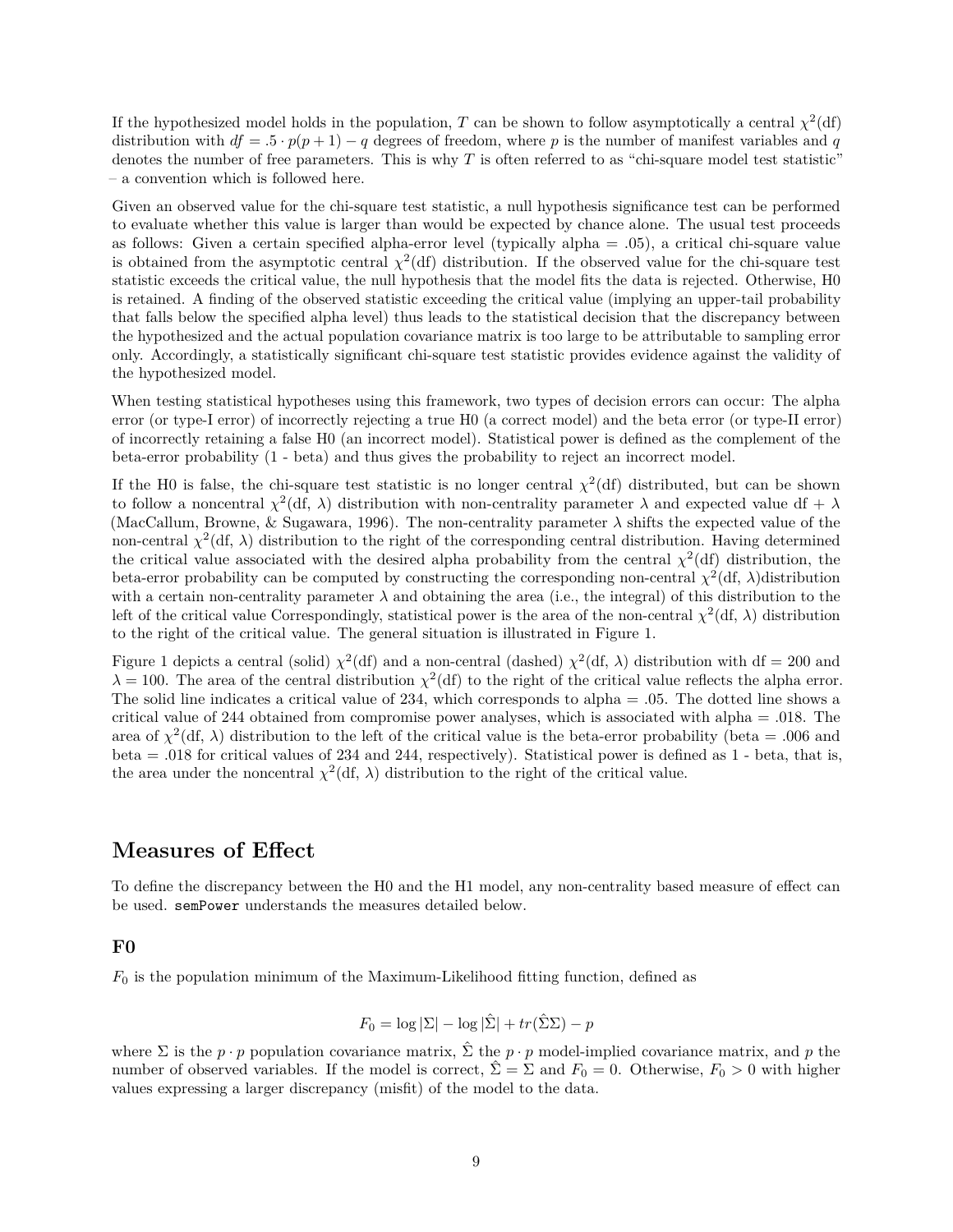

Figure 1: Central (left) and non-central (right) chi-square distributions

If fitting a model to some sample data of size  $N$ , the estimated minimum of the fit-function,  $\hat{F}$ , is used to construct an asymptotically  $\chi^2$ -distributed model test-statistic, commonly simply called the chi-squared model test:

$$
\chi^2 = \hat{F}(N-1)
$$

Note that  $\hat{F}$  is a biased estimate of  $F_0$ . If  $F_0 = 0$ , the expected value of  $\hat{F}$  is  $df$ , i.e. the model degree of freedom. For a model with *q* free parameters, the *df* are given by

$$
df = \frac{p(p+1)}{2} - q
$$

#### **RMSEA**

The Root-Mean-Squared Error of Approximation (RMSEA; Browne & Cudeck, 1992; Steiger & Lind, 1980) scales  $F_0$  by the model degrees of freedom:

$$
RMSEA = \sqrt{(F_0/df)}
$$

so that the RMSEA is bounded by zero and lower values indicate better fit. The implied  $F_0$  is:

$$
F_0 = df \cdot RMSEA^2
$$

Given that *F*0 is scaled by the *df*, defining an effect in terms of the RMSEA requires specification of the degrees of freedom.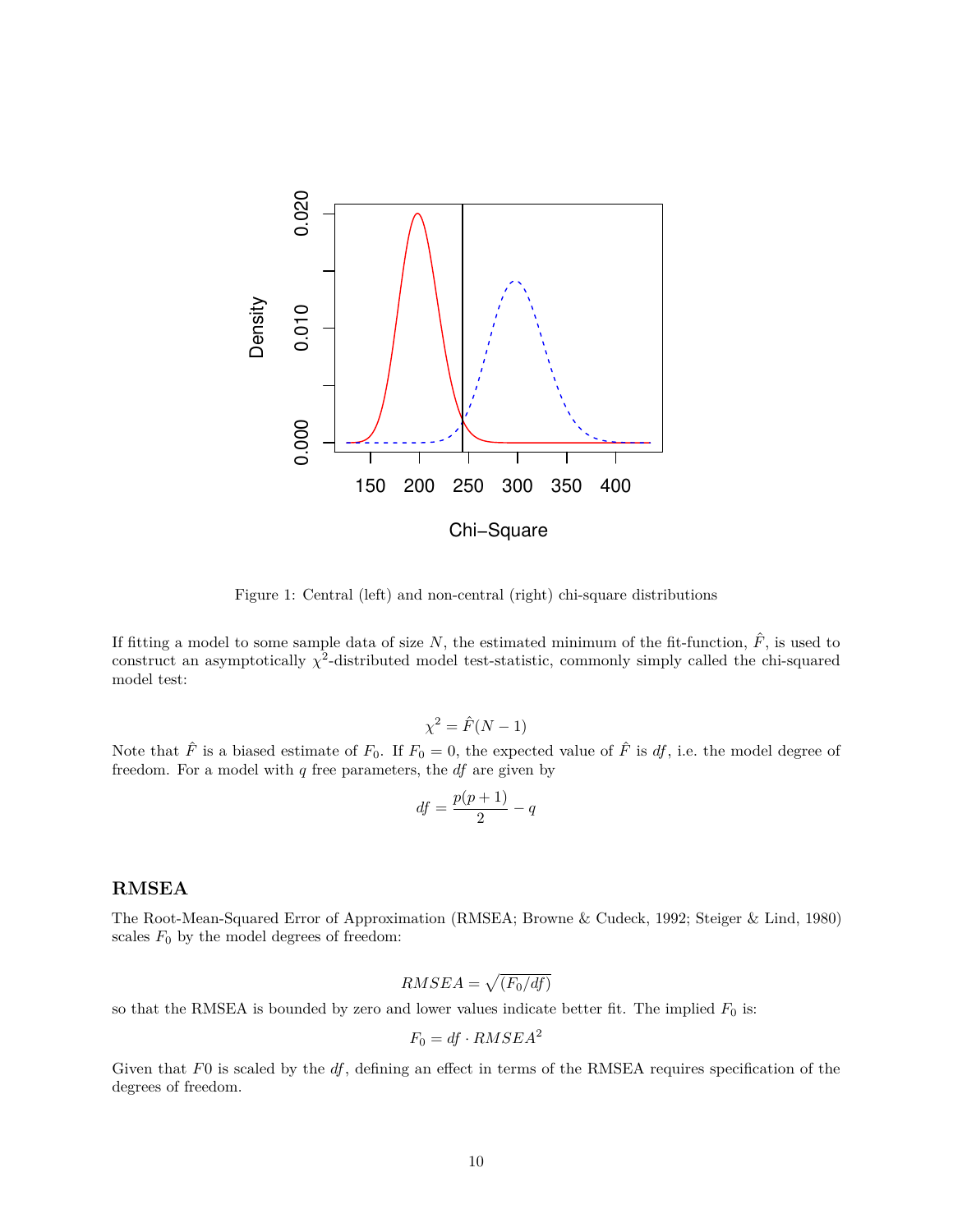#### **Mc**

Mc (McDonald, 1989) is a transformation of  $F_0$  on the interval 0-1 with higher values indicating better fit.

$$
Mc = e^{-.5F_0}
$$

$$
F_0 = -2 \ln Mc
$$

#### **GFI**

The Goodness-of-Fit Index (GFI; Jöreskog & Sörbom, 1984; Steiger, 1990) scales  $F_0$  on the interval 0-1 with higher values indicating better fit:

$$
GFI = \frac{p}{p + 2F_0}
$$

$$
F_0 = \frac{p(1 - GFI)}{2GFI}
$$

As the GFI depends on the number of observed variables (*p*), this number need to be provided when defining an effect in terms of the GFI.

#### **AGFI**

The Adjusted Goodness-of-Fit Index (AGFI; Jöreskog & Sörbom, 1984; Steiger, 1990) modifies the GFI by including a penalty for the number pf free parameters, as measured (somewhat indirectly) by the model degrees of freedom:

$$
AGFI = 1 - \frac{p(p+1)}{2df} \left( 1 - \frac{p}{p+2F_0} \right)
$$

$$
F_0 = \frac{p(1 - AGFI)df}{p(p+1) - 2df(1 - AGFI)}
$$

Specifying an effect in terms of the AGFI requires specification of both the number of observed variables (*p*) and the model degrees of freedom (*df*).

#### **Measures not based on non-centrality**

Fit-indices that are not based on non-centrality have no straightforward relation to F0 and are thus not well suited for power-analyses. However, if defining the effect through H0 and H1 covariance matrices (see [covariance matrix input\)](#page-0-0), such measures can at least be computed.

#### **SRMR**

The Standardized-Root-Mean-Square Residual (SRMR) is a measure of the (root of the) average (squared) difference between the (standardized) model-implied and population covariance matrices, so that it ranges from 0 to 1 with lower values indicating better fit. Let  $E_0$  be the difference between the model-implied and the population covariance matrix,  $E_0 = \Sigma - \hat{\Sigma}$ , *vech* denote the vectorization transformation, and *Q* be a diagonal matrix of dimension  $.5p(p+1)$  containing the inverse of the product of standard deviations of observed variables *i* and *j*. Then, the SRMR can be defined as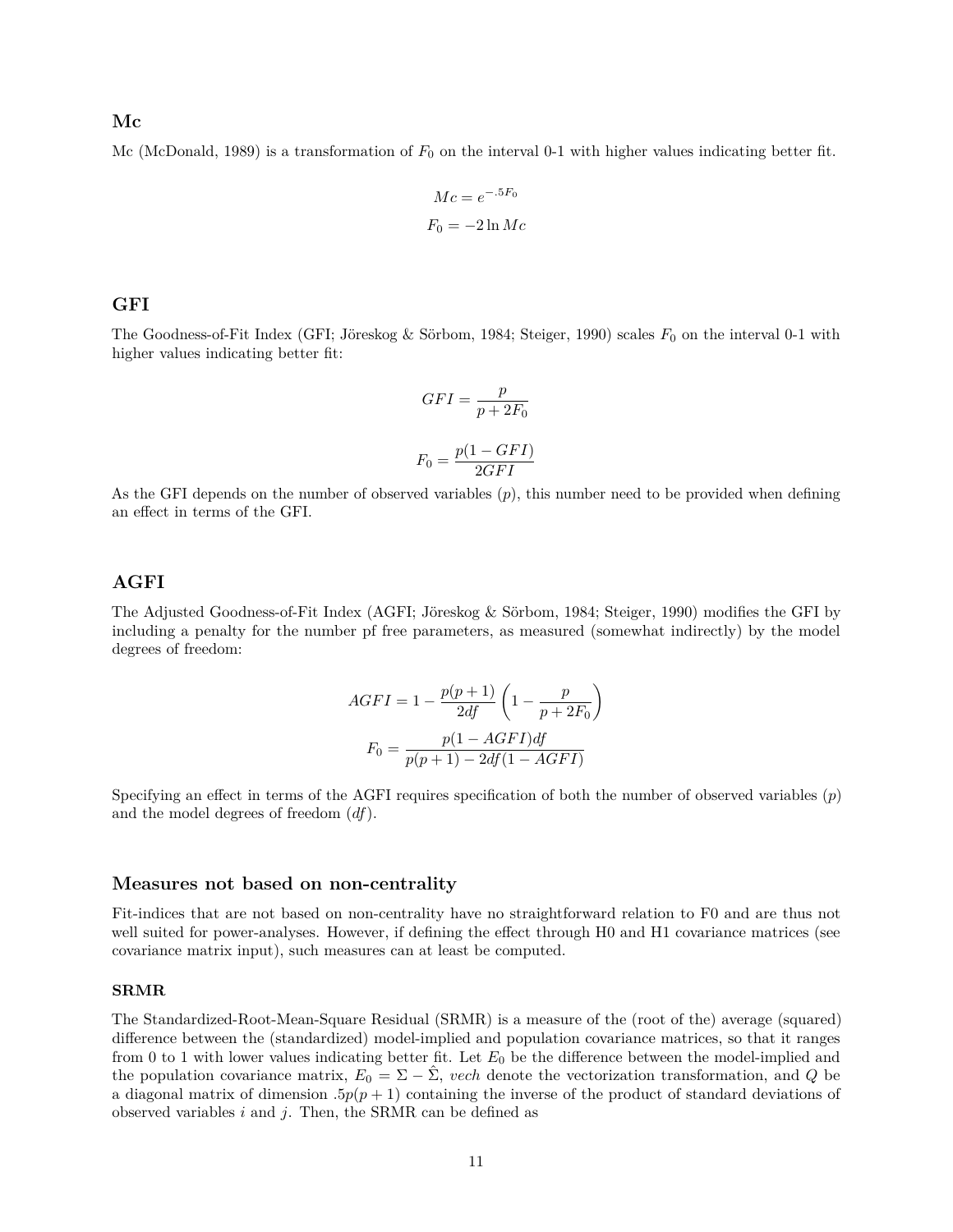$$
SRMR = \sqrt{\frac{1}{.5p(p+1)}\text{vech}(E_0) \cdot Q \cdot \text{vech}(E_0)'}
$$

The relation of the residual matrix  $E_0$  to  $F_0$  is complex and depends on the model-implied covariance matrix, so the SRMR is not well suited to define an effect in terms of *F*<sup>0</sup> (based on ML estimation):

$$
F_0 = -\ln|I + \hat{\Sigma}^{-.5}E_0\hat{\Sigma}^{-.5}|
$$

#### **CFI**

The Comparative Fit Index (CFI) is an incremental index expressing the proportionate reduction of misfit associated with the hypothesized model  $(F_{0H})$  in relation to the null-model  $(F_{0N})$ , defined as a model that constraints all covariances to zero. In the population, the CFI ranges from 0 to 1 with higher values indicating better fit.

$$
CFI = \frac{F_{0N} - F_{0H}}{F_{0N}}
$$

Whereas it is simple to obtain  $F0$  from the CFI, this requires knowledge of  $F_{0N}$ , which is rather difficult to determine a priori:

$$
F_0 = F_{0N} - CFI \cdot F_{0N}
$$

## **Power Analyses**

Performing a power analysis generally requires the specification of a measure and magnitude of effect that is to be detected and a provision of the model degrees of freedom. Further arguments are required depending on the type of power analysis. This section assumes that the effect is specified in terms of one of the measures described above, [see below](#page-0-0) for a description of how to define an effect by resorting on model-implied and population covariance matrices.

#### **A-Priori: Determine required N, given alpha, beta, effect, and df**

The purpose of a-priori power analyses is to determine the required sample size to detect an effect, given a specified alpha error. In the language of structural equation modeling, an a-priori power analysis asks: How many observations do I need to falsify my model with a probability of X% (power), if it is actually wrong (to the extent as defined by the chosen effect)?

Performing an a-priori power analyses requires the specification of an alpha error, the desired power (or, equivalently the acceptable beta error), the type and magnitude of effect, and the model df. Depending on the chosen effect-size measure, it may also be required to define the number of observed variables.

Suppose, we want the required sample size to detect misspecifications of a model (involving  $df = 100$  degrees of freedom) with a power of 80% on an alpha error of .05., where the amount of misfit corresponds to RMSEA  $= .05$ . After loading the semPower package, we call the function semPower.aPriori with arguments effect = .08, effect.measure = 'RMSEA', alpha = .05, power = .80, and df = 100, and store the results in a list called ap1.

```
library(semPower)
#>
#> ### Welcome to semPower 1.1.0 ###
#>
```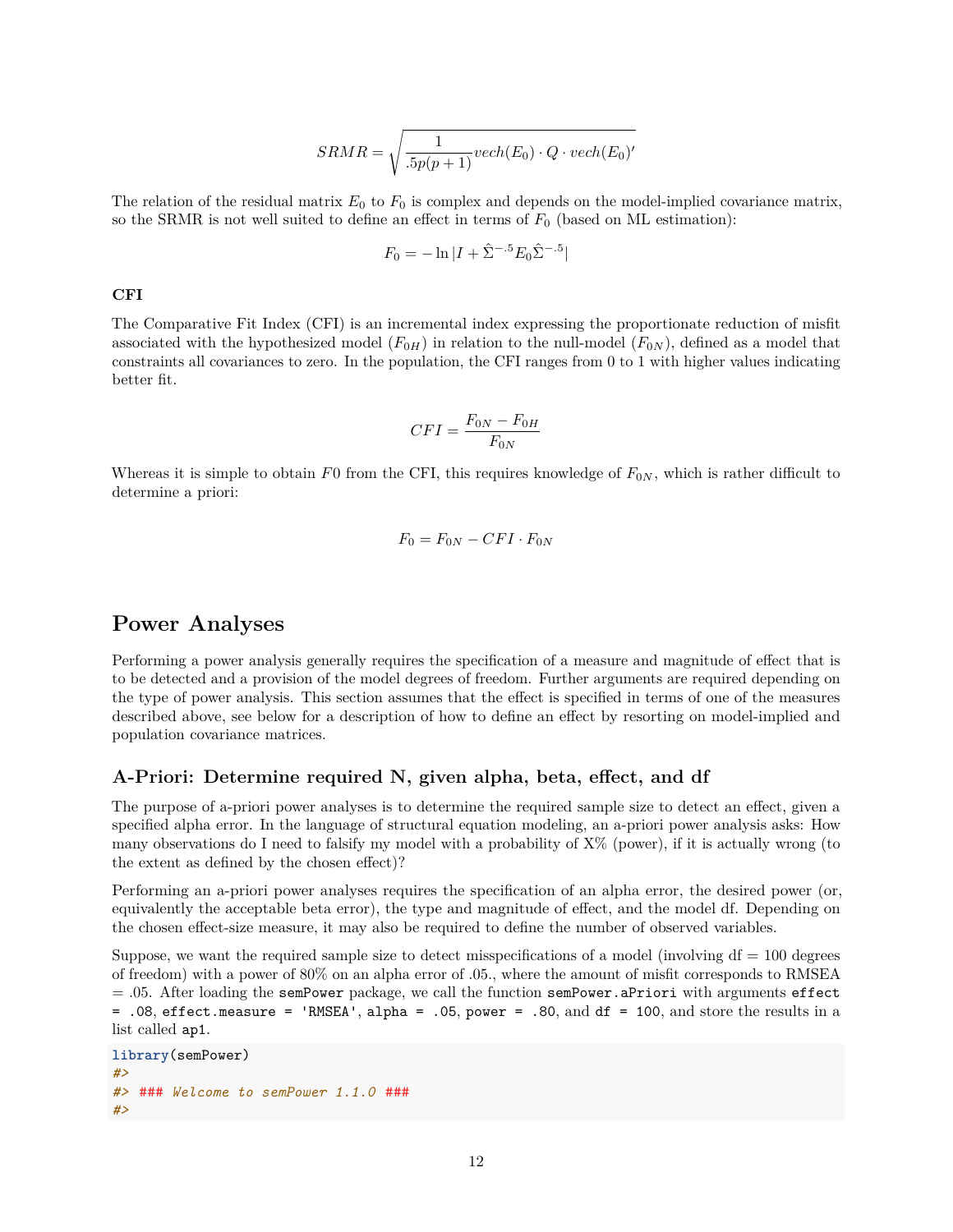```
#> See https://github.com/moshagen/semPower for quick examples and a detailed manual.
#>
#> Please cite as:
#> Moshagen, M., & Erdfelder, E. (2016). A new strategy for testing structural equation models.
#> Structural Equation Modeling, 23, 54-60. doi: 10.1080/10705511.2014.950896
ap1 <- semPower.aPriori(effect = .05, effect.measure = 'RMSEA',
                        alpha = .05, power = .80, df = 100)
```
Calling the summary method on ap1 prints the results and a figure of the associated central and non-central chi-squared distributions.

**summary**(ap1) *#> #> semPower: A-priori power analysis #> #> F0 0.250000 #> RMSEA 0.050000 #> Mc 0.882497 #> #> df 100 #> Required Num Observations 164 #> #> Critical Chi-Square 124.3421 #> NCP 40.75000 #> Alpha 0.050000 #> Beta 0.197211 #> Power (1-beta) 0.802789 #> Implied Alpha/Beta Ratio 0.253535*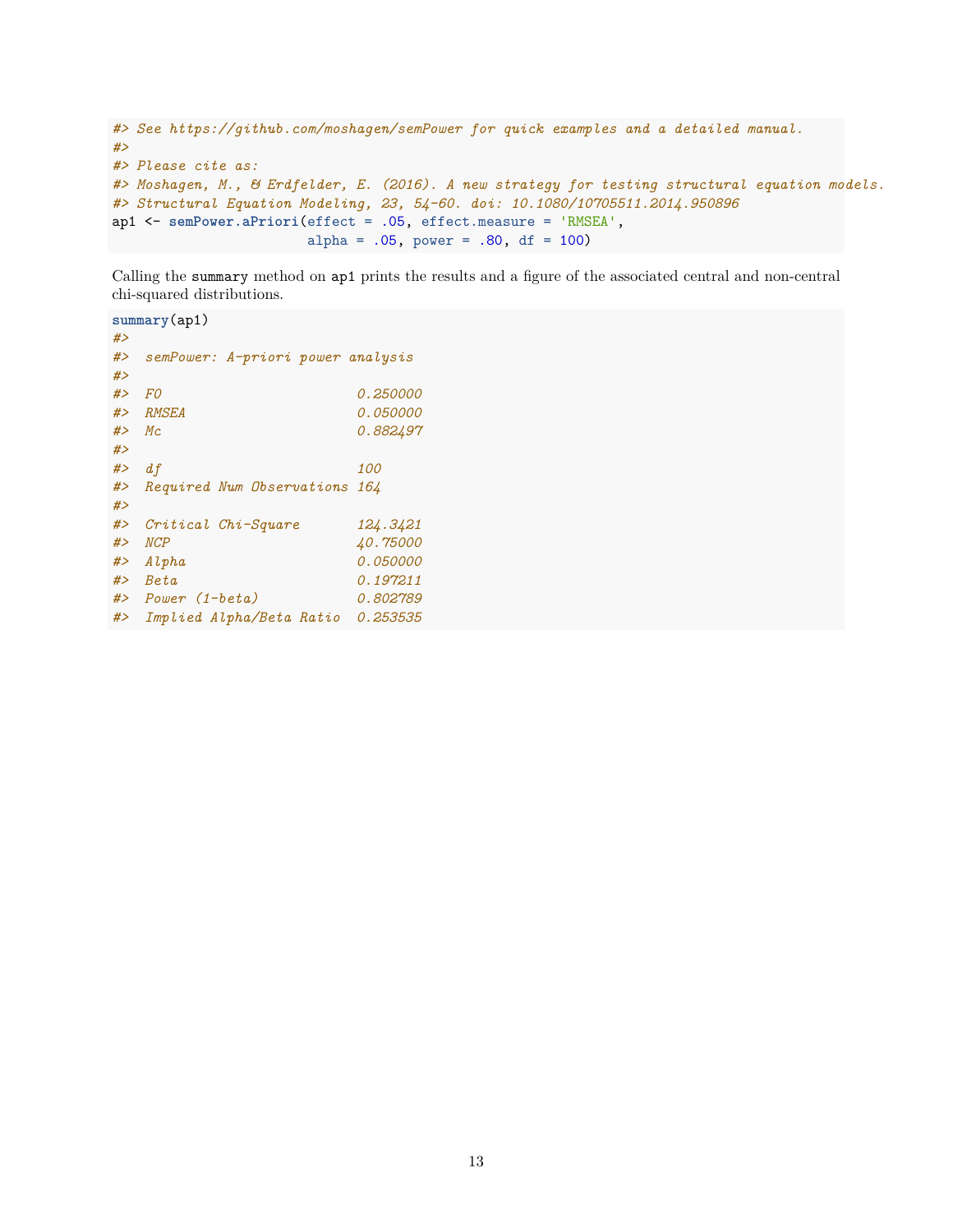

This shows that  $N = 164$  yields a power of approximately 80% to detect the specified effect. The output further shows the Critical Chi-Square, the non-centrality parameter (NCP), and the ratio between the error probabilities (Implied Alpha/Beta ratio). In this example, the ratio between alpha and beta is 0.25, showing that committing an beta error is four-times as likely as committing an alpha error. This is obviously a consequence of the chosen input parameters, since a power (1 - beta) of .80 implies an beta error of .20, which is four times the chosen alpha error of .05.

semPower also converts the chosen effect into other effect size measures, here into F0 and Mc: An RMSEA of .05 (based on df = 100) corresponds to  $F0 = 0.250$  and Mc = .882. If we would also be interested in obtaining the associated GFI and AGFI, the number of variables needs to be provided. Let's assume our model involves 20 observed variables. We repeat the call above, this time including the argument  $p = 20$ :

```
ap2 <- semPower.aPriori(effect = .05, effect.measure = 'RMSEA',
                alpha = .05, power = .80, df = 100, p = 20)
summary(ap2)
#>
#> semPower: A-priori power analysis
#>
#> F0 0.250000
#> RMSEA 0.050000
#> Mc 0.882497
#> GFI 0.975610
#> AGFI 0.948780
#>
#> df 100
#> Required Num Observations 164
#>
```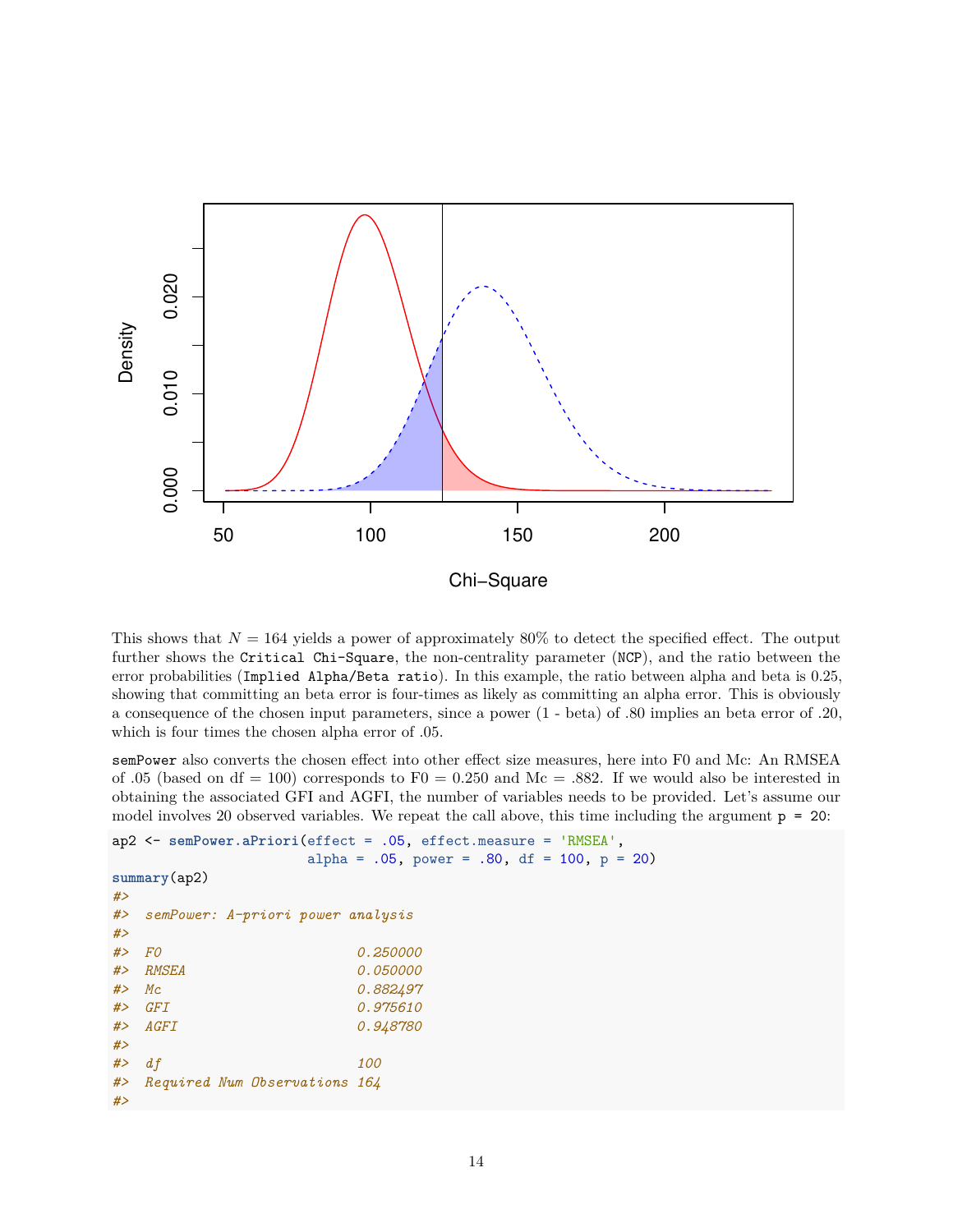| #> Critical Chi-Square               | 124.3421                    |
|--------------------------------------|-----------------------------|
| $# >$ NCP<br>$#$ > Alpha             | 40.75000<br><i>0.050000</i> |
| $#$ > Beta                           | 0.197211                    |
| $#$ > Power $(1-beta)$               | <i>0.802789</i>             |
| #> Implied Alpha/Beta Ratio 0.253535 |                             |



We now also get the GFI and AGFI equivalents of RMSEA  $= .05$ , assuming df  $= 100$  and  $p = 20$ .

Instead of specifying the desired power, it is of course also possible to specify the accepted beta error. For example, calling

ap3 <- **semPower.aPriori**(effect = .05, effect.measure = 'RMSEA', alpha =  $.05$ , beta =  $.20$ , df = 100, p = 20)

gives the same output as above.

If you are interested in how power changes for a range of sample sizes, it is useful to request a [power plot,](#page-0-0) as described in detail [below.](#page-0-0)

#### **Post-hoc: Determine achieved power, given alpha, N, effect, and df**

The purpose of post-hoc power analyses is to determine the actually achieved power to detect a specified effect with given sample size on a certain alpha error. In the language of structural equation modeling, a post-hoc power analysis asks: With my sample at hand, how large is the probability (power) to falsify my model if it is actually wrong (at least to the extent as defined by the chosen effect)?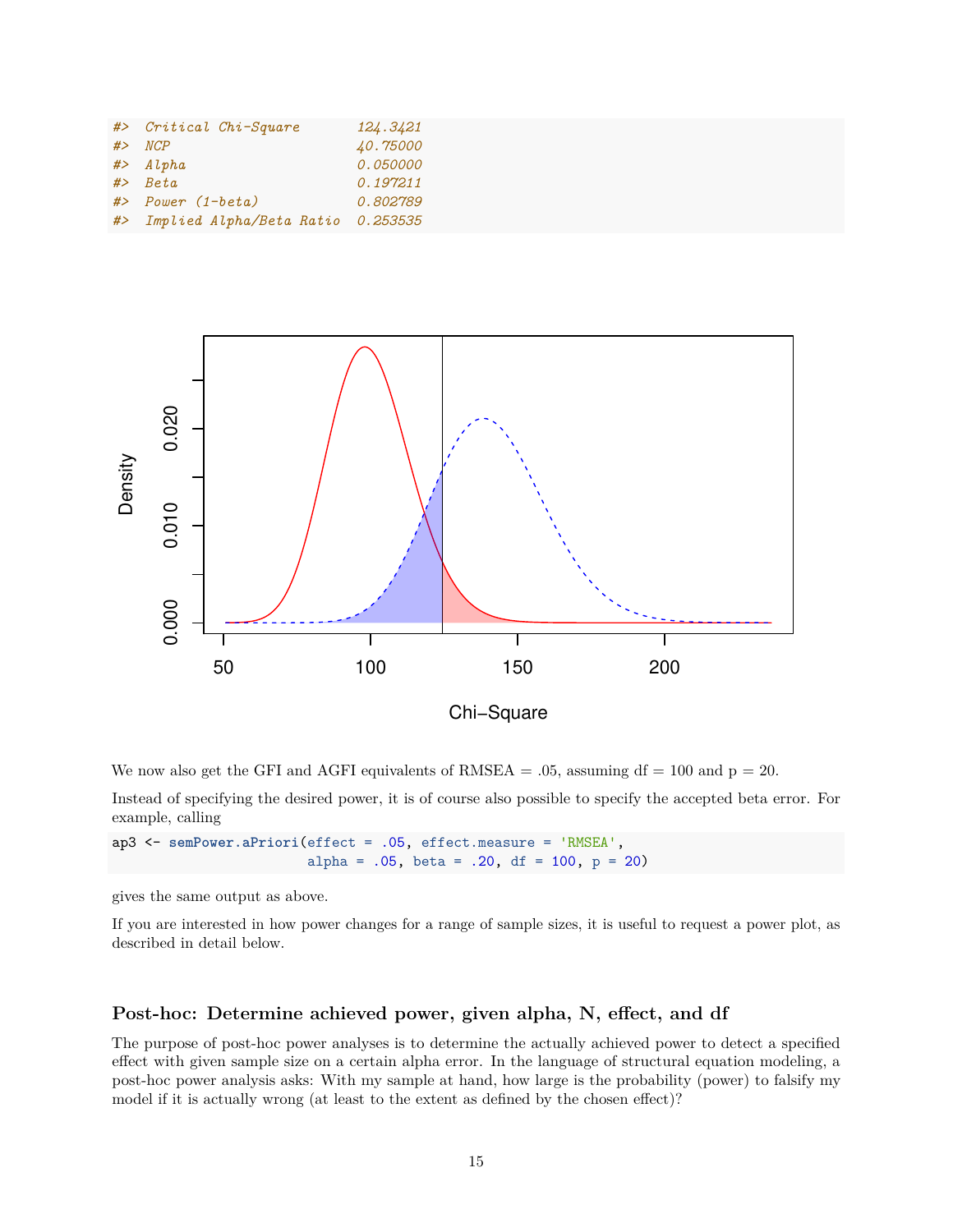Performing a post-hoc power analyses requires the specification of an alpha error, the sample size, the type and magnitude of effect, and the model df. Again, depending on the chosen effect-size measure, it may also be required to define the number of observed variables.

Suppose, we want the achieved power with a sample size of  $N = 1000$  to detect misspecifications of a model (involving  $df = 100$  degrees of freedom) on an alpha error of .05., where the amount of misfit corresponds to RMSEA = .05. We call the function semPower.postHoc with arguments effect = .08, effect.measure = 'RMSEA', alpha =  $.05$ , N = 1000, and df = 100, and store the results in a list called ph1.

```
ph1 <- semPower.postHoc(effect = .05, effect.measure = 'RMSEA',
                alpha = .05, N = 1000, df = 100)
summary(ph1)
#>
#> semPower: Post-hoc power analysis
#>
 #> F0 0.250000
#> RMSEA 0.050000
#> Mc 0.882497
#>
#> df 100
#> Num Observations 1000
#> NCP 249.7500
#>
#> Critical Chi-Square 124.3421
#> Alpha 0.050000
#> Beta 2.903302e-17
#> Power (1-beta) > 0.9999
#> Implied Alpha/Beta Ratio 1.722177e+15
```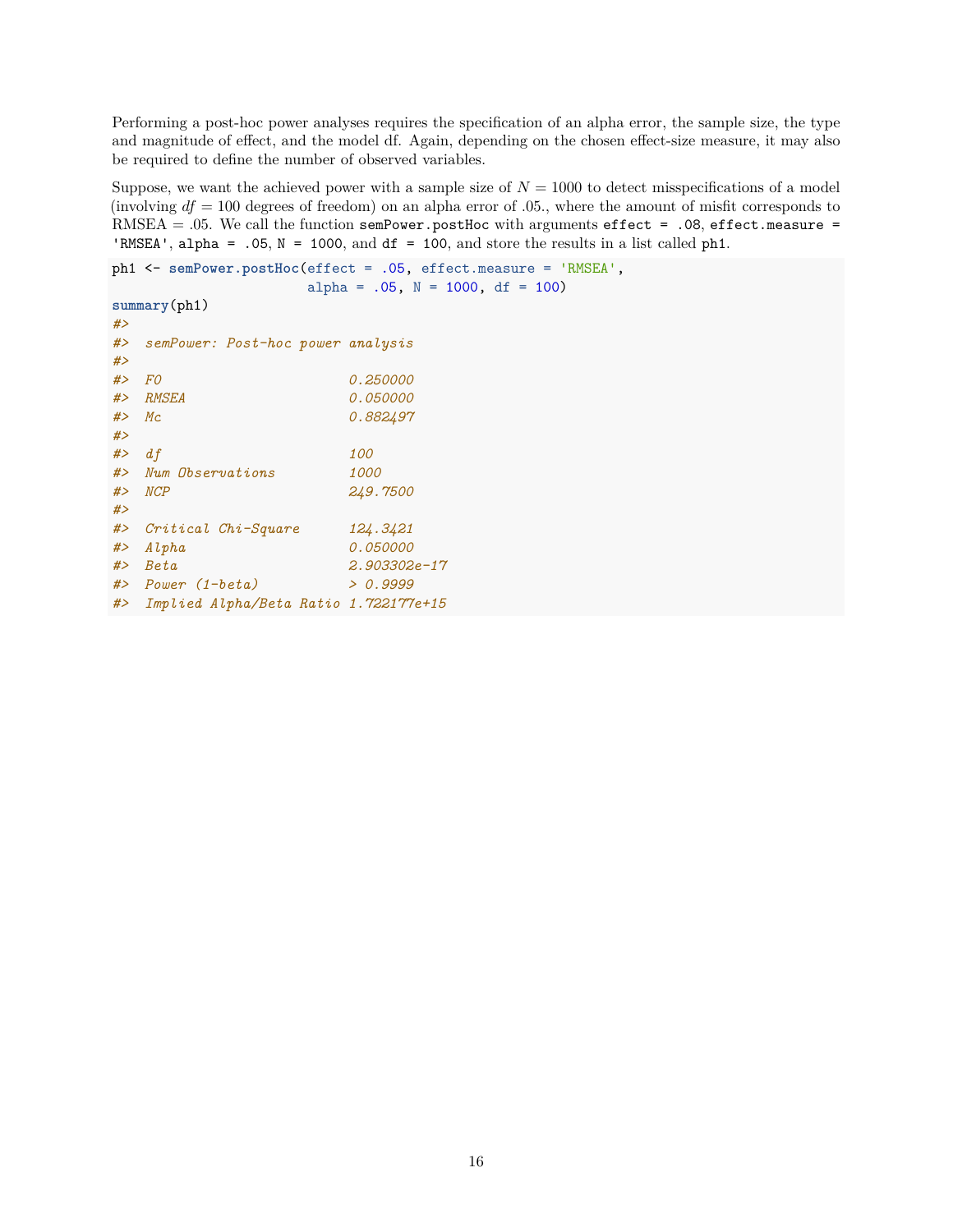

Calling the summary method on ph1 shows that the power is very high (power > .9999). The associated error probabilities are provided in higher precision. Specifically, the beta error is beta = 2.903302e-17 which translates into  $2.9 \cdot 10^{-17} = 0.00000000000000029$ . In practice, you would almost never miss a model with an actual RMSEA  $> = .05$  (or F0  $> = 0.25$  or Mc  $\lt = .882$ ) under these conditions. The implied alpha/beta ratio is 1.722177e+15, showing that committing an alpha error is about two quadrillion (10<sup>15</sup>) times as likely as committing a beta error.

If you are interested in how power changes for a range of different magnitudes of effect (say, for RMSEA ranging from .01 to .15), it is useful to request a [power plot,](#page-0-0) as described in detail [below.](#page-0-0)

### **Compromise: Determine alpha and beta, given the alpha/beta ratio, N, effect, and df**

The purpose of compromise power analyses is to determine alpha and beta (and the associated critical value of the chi-squared test-statistic) given a specified effect, a certain sample size, and a desired ratio between alpha and beta (Moshagen  $\&$  Erdfelder, 2016). In the language of structural equation modeling, a compromise analysis asks: With my sample at hand, how should I select a critical value for the chi-square model-test to obtain proportionate alpha and beta errors in deciding whether my model is rather aligned with the hypothesis of perfect fit or with the hypothesis of unacceptable degree of misfit (as defined by the chosen effect)?

Performing a compromise power analyses requires the specification of a desired ratio between alpha and beta (which defaults to 1), the sample size, the type and magnitude of effect (defining the H1 model representing an unacceptable degree of misfit), and the model df. Again, depending on the chosen effect-size measure, it may also be required to define the number of observed variables.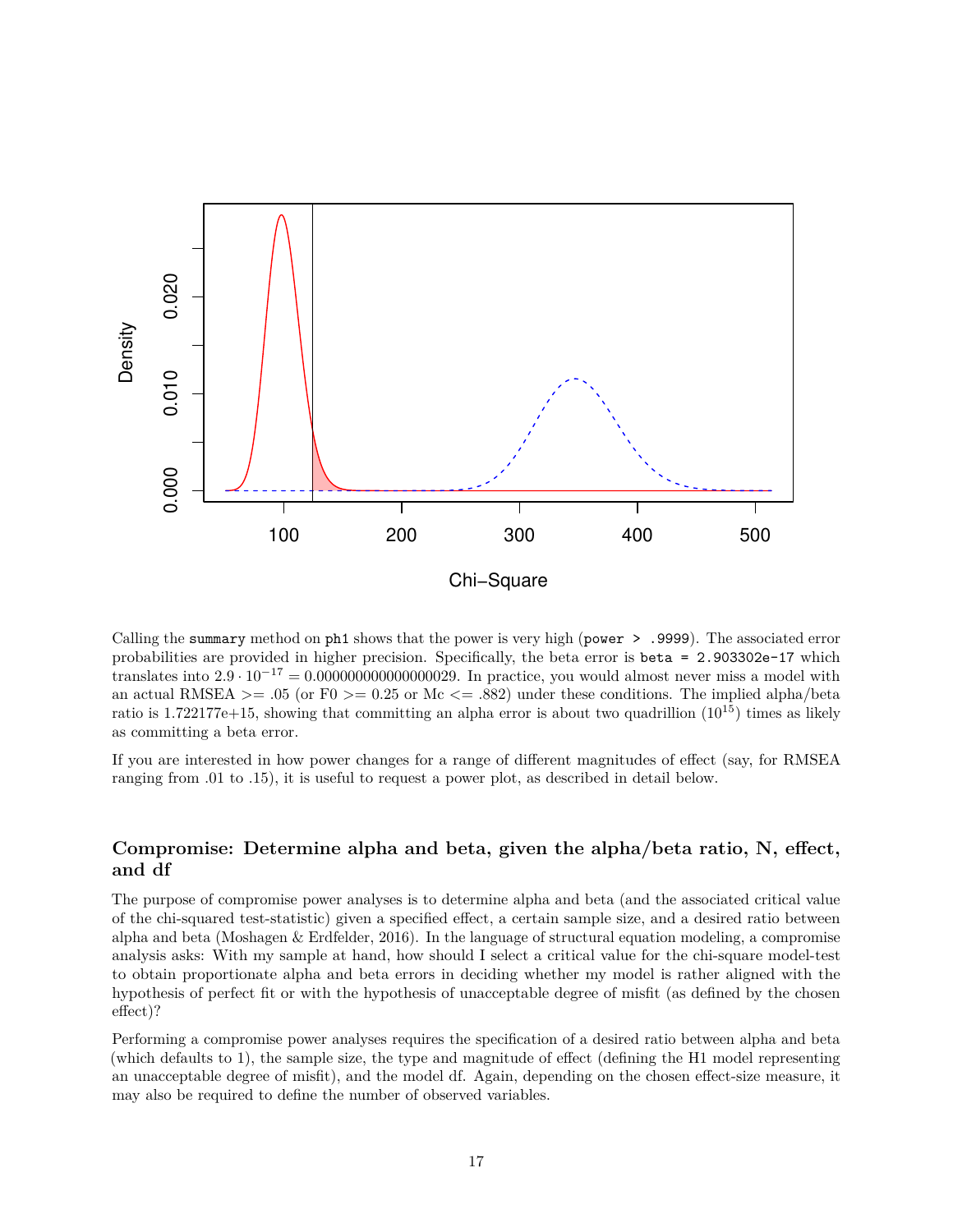Suppose, we want to determine the critical chi-square and the associated alpha and beta errors, forcing them to be equal (i.e., an ratio of 1). Our model involves 100  $df$ , our sample size is  $N = 1000$ , and we define the H1 model representing an unacceptable degree of misfit as a model associated with an RMSEA of at least .08. Thus, we call the function semPower.compromise with arguments effect = .08, effect.measure = 'RMSEA', abratio = 1,  $N = 1000$ , and  $df = 100$ , store the results in a list called cp1, and call the summary method.

```
cp1 <- semPower.compromise(effect = .08, effect.measure = 'RMSEA',
                     abratio = 1, N = 1000, df = 100)
summary(cp1)
#>
#> semPower: Compromise power analysis
#>
#> F0 0.640000
#> RMSEA 0.080000
#> Mc 0.726149
#>
#> df 100
#> Num Observations 1000
#> Desired Alpha/Beta Ratio 1.000000
#>
#> Critical Chi-Square 312.0477
#> Implied Alpha 1.212986e-23
#> Implied Beta 1.212986e-23
#> Implied Power (1-beta) > 0.9999
#> Actual Alpha/Beta Ratio 1.000000
```


Chi−Square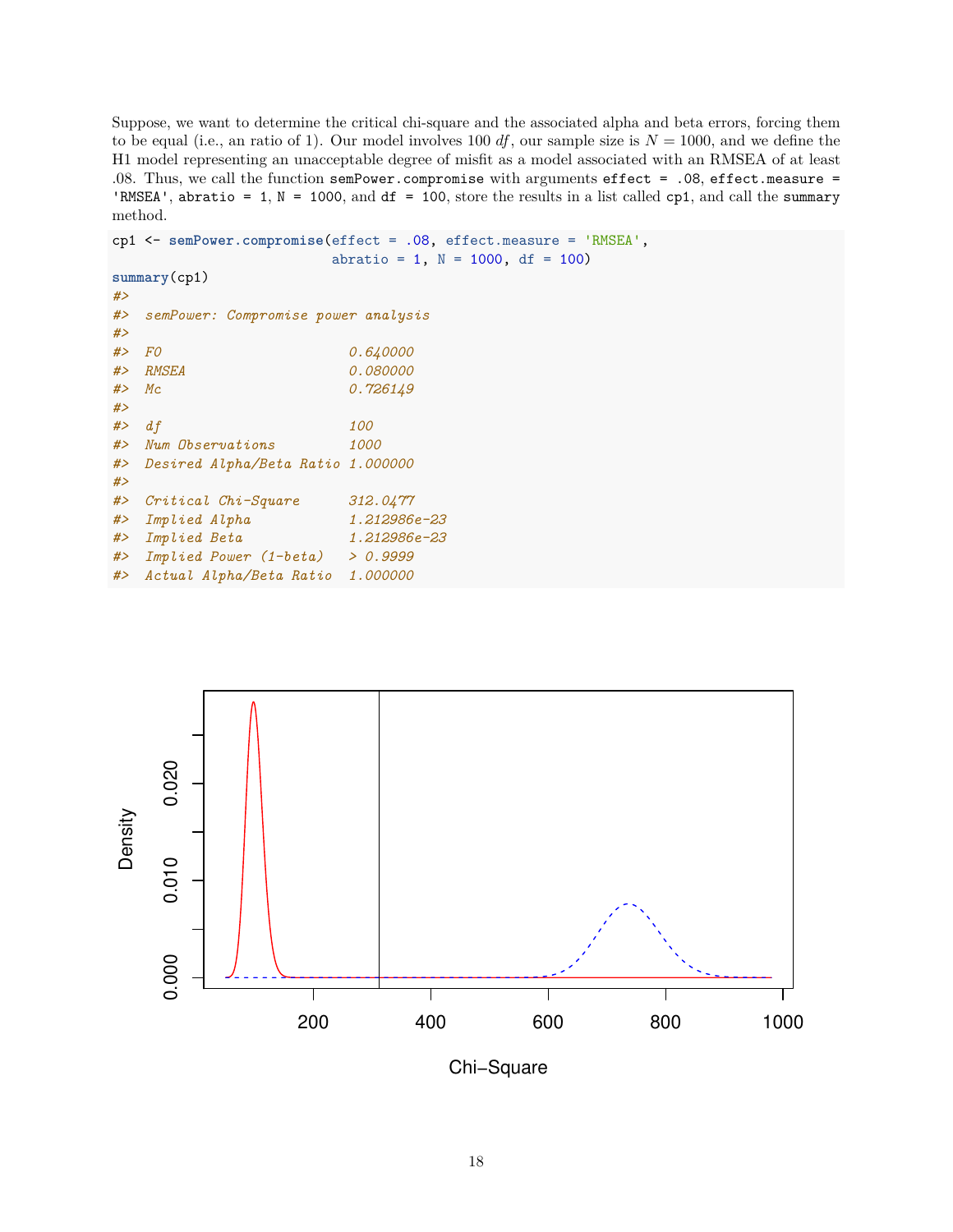The results show that choosing a Critical Chi-Square = 312 is associated with balanced error probabilities,  $alpha = 1.212986e-23$  and  $beta = 1.212986e-23$ . As requested, both error probabilities as just as large. In addition, committing either error is highly unlikely: an error of 1.212986e-23 translates into  $1.2 \cdot 10^{-23}$  = 0*.*000000000000000000000012. In practice, one almost never would make a wrong decision.

If, for some reason, you rather prefer the error probabilities to differ (for example because you consider falsely accepting an incorrect model to be 100 times as bad as falsely rejecting an correct model), you can achieve this by changing the abratio argument accordingly. For example, requesting the alpha error to be 100 times as large as the beta error proceeds by setting abratio = 100.

```
cp2 <- semPower.compromise(effect = .08, effect.measure = 'RMSEA',
                     abratio = 100, N = 1000, df = 100)
summary(cp2)
#>
#> semPower: Compromise power analysis
#>
#> F0 0.640000
#> RMSEA 0.080000
#> Mc 0.726149
#>
#> df 100
#> Num Observations 1000
#> Desired Alpha/Beta Ratio 100.000000
#>
#> Critical Chi-Square 304.9642
#> Implied Alpha 1.373729e-22
#> Implied Beta 1.373729e-24
#> Implied Power (1-beta) > 0.9999
#> Actual Alpha/Beta Ratio 100.000000
```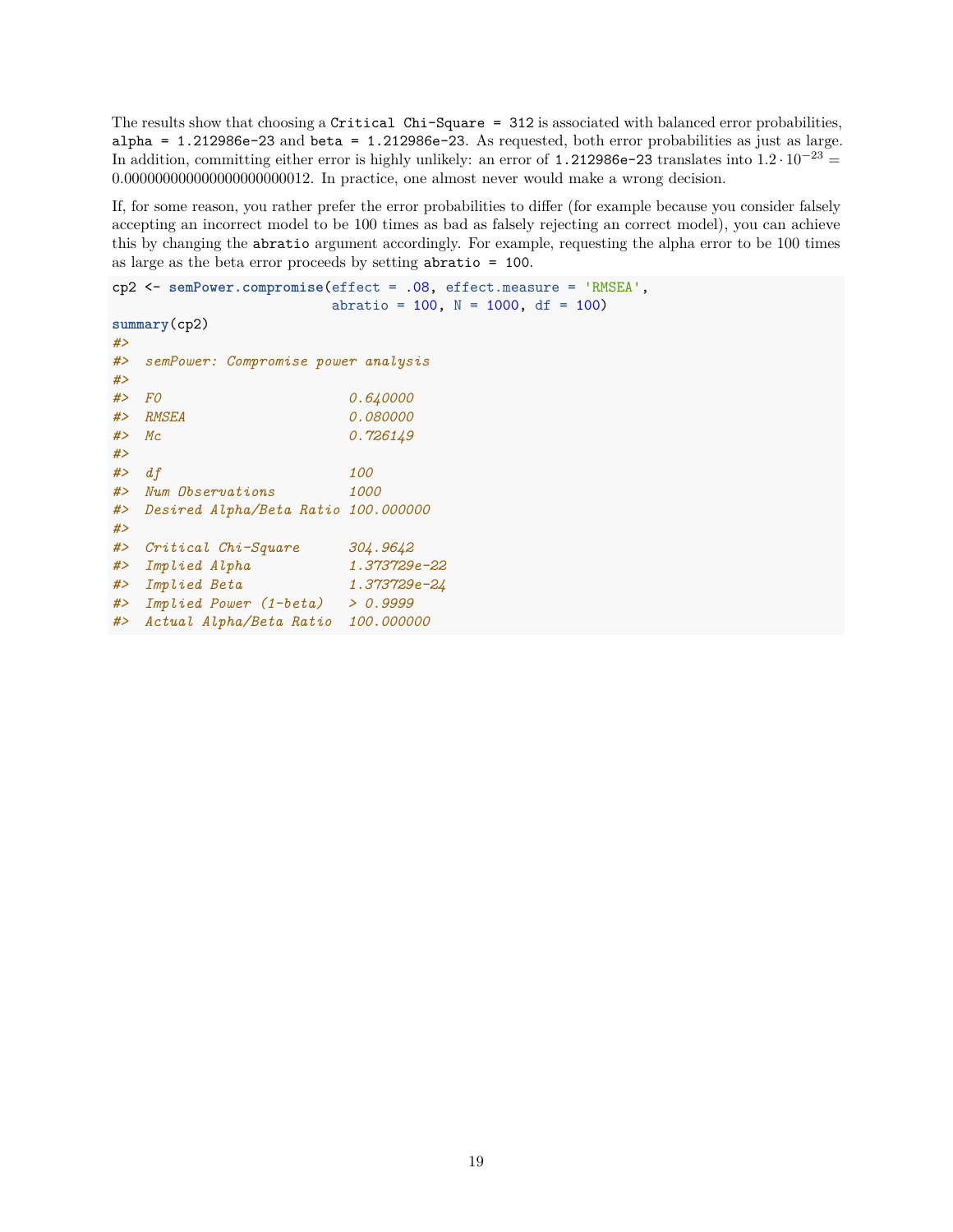

## **Power Plots**

Power plots show the implied power as function of some other variable. semPower provides two different types of power plots. You can either plot the achieved power to detect a certain effect over a range of different sample sizes (semPower.powerPlot.byN). Alternatively, you can plot the achieved power with a given *N* to detect a range of different effect size magnitudes (semPower.powerPlot.byEffect).

### **Determine power as function of N for a given effect**

The function semPower.powerPlot.byN creates a plot showing the achieved power to detect a given effect on a given alpha error over a range of sample sizes. However, because it is difficult to specify diagnostic sample sizes for a given effect, the semPower.powerPlot.byN instead asks to provide the desired power range. For example, suppose we are interested in how the power to detect an effect corresponding to RMSEA = .05 changes as function of *N*. We are interested in a power ranging from .05 to .99 (note that the power cannot become smaller than alpha). This is achieved by setting the arguments power.min = .05 and power.max = .99. In addition, as in any a-priori power analysis, the type and magnitude of effect, the *df*, and the alpha error need to be defined:  $effect = .05$ ,  $effect \text{.measure} = 'RMSEA', alpha = .05, df = 100$ .

```
semPower.powerPlot.byN(effect = .05, effect.measure = 'RMSEA',
                       alpha = .05, df = 100, power.min = .05, power.max = .99)
```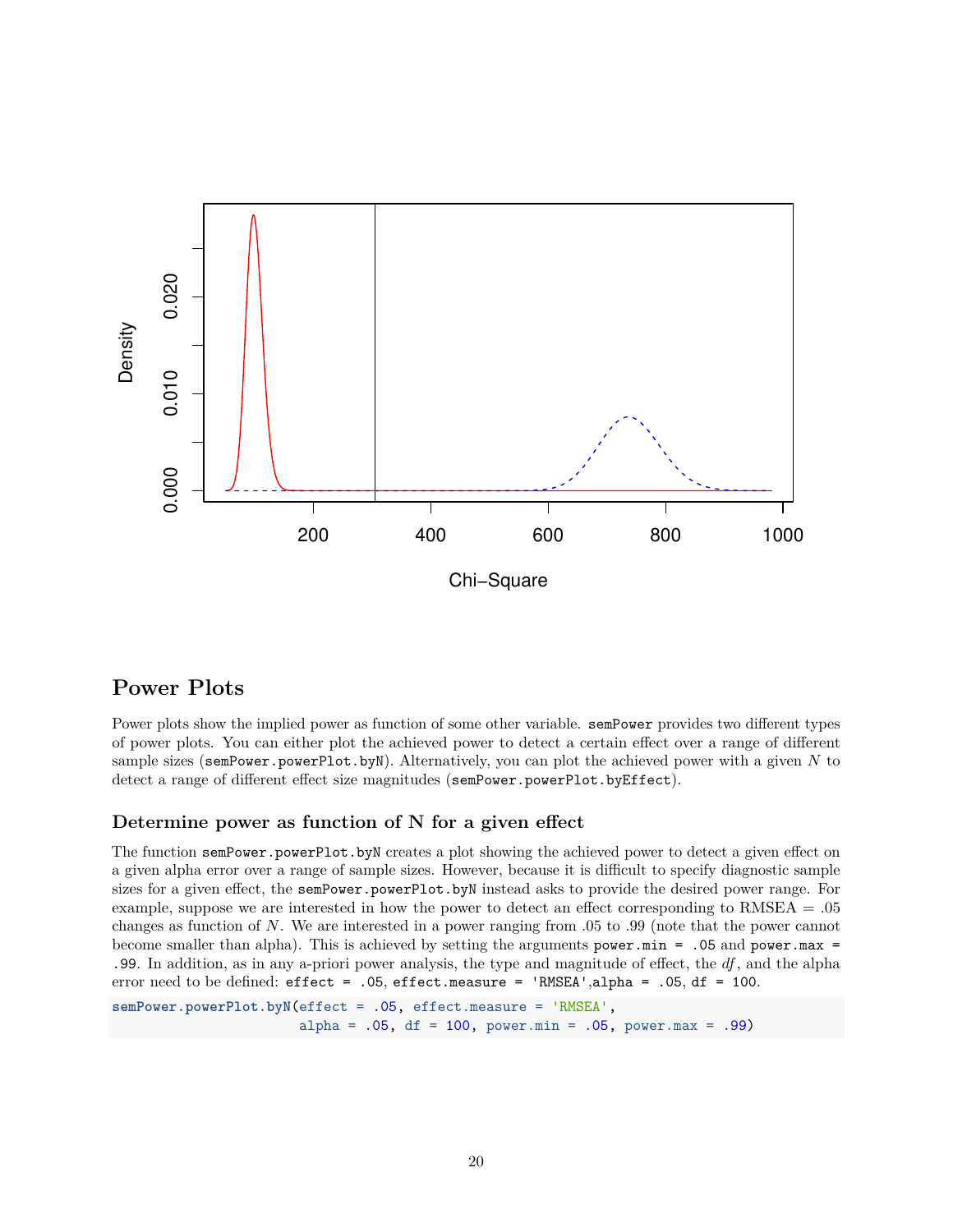

This shows that a model with an associated RMSEA  $= .05$  is rejected with a very high power when  $N > 250$ , whereas power is small when *N <* 100.

### **Determine power as function of the magnitude of effect for a given N**

The function semPower.powerPlot.byEffect creates a plot showing the achieved power at a given sample size over a range of effect sizes. For example, suppose we are interested in how the power at  $N = 500$ changes as function of effect size magnitude, corresponding to an RMSEA ranging from .001 to .10. This is achieved by setting the arguments effect.measure = 'RMSEA', effect.min = .001 and effect.max = .10. In addition, as in any post-hoc power analysis, the sample size, the df, and the alpha error need to be defined:  $effect = .05$ ,  $effect \text{.measure} = 'RMSEA', alpha = .05, df = 100.$ 

```
semPower.powerPlot.byEffect(effect.measure = 'RMSEA', alpha = .05, N = 500,
                            df = 100, effect.min = .001, effect.max = .10)
```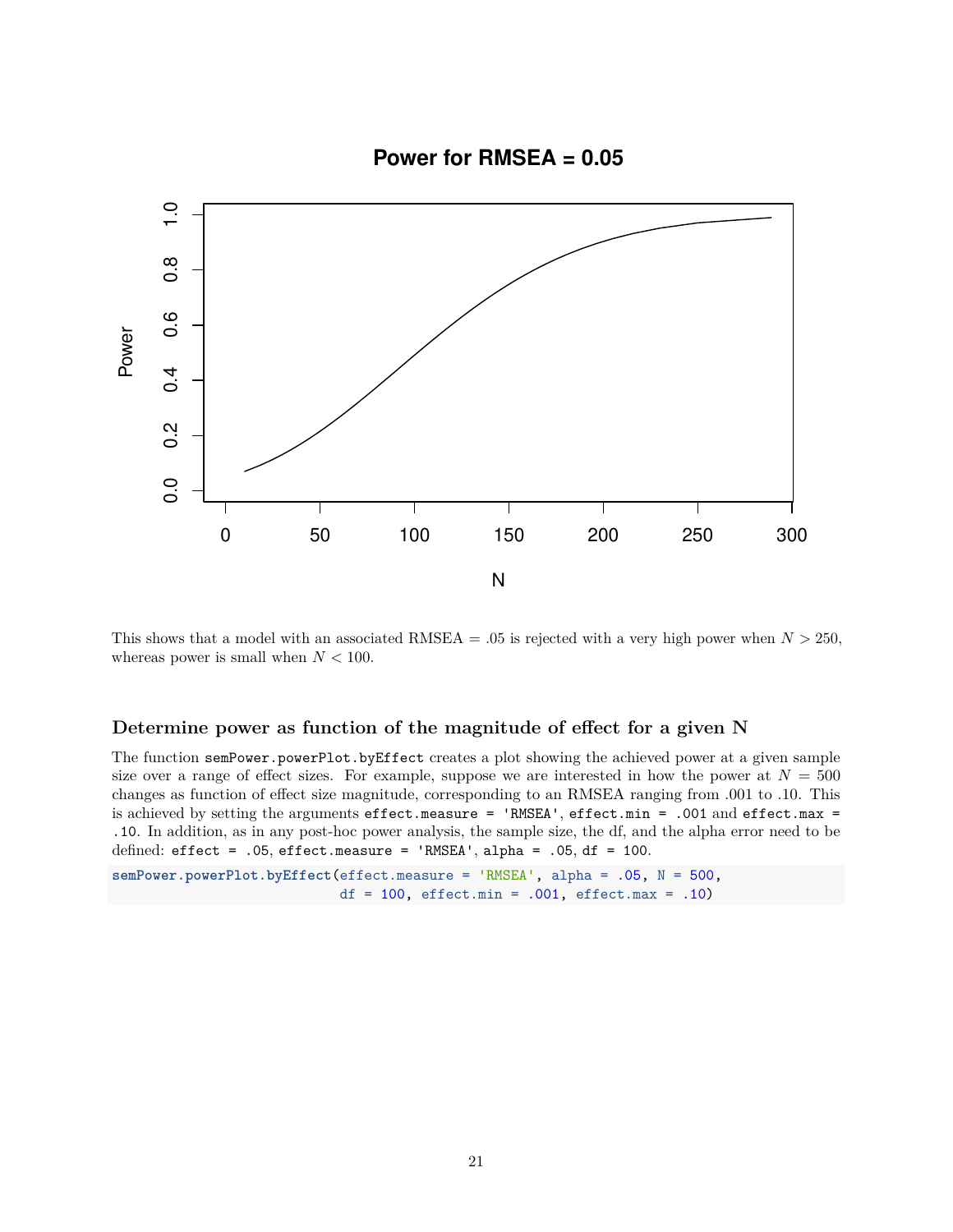

This shows that with  $N = 500$ , a model with an associated RMSEA  $> .04$  is detected with a very high power, whereas power for  $RMSEA < .03$  is rather modest.

## **Covariance Matrix input**

The previous sections assumed that the magnitude of effect is determined by defining a certain effect size metric (such as F0 or RMSEA) and a certain magnitude of effect. Alternatively, the effect can also be determined by specifying the population  $(\Sigma)$  and the model-implied  $(\Sigma)$  covariance matrices directly. To determine the associated effect in terms of F0, semPower just plugs these matrices in the ML-fitting function:

$$
F_0 = \log |\Sigma| - \log |\hat{\Sigma}| + tr(\hat{\Sigma}\Sigma) - p
$$

Suppose,  $\Sigma$  and  $\hat{\Sigma}$  have been defined previously in the script and are referred to by the variables Sigma and SigmaHat Then, any of the power-analysis functions is called setting the Sigma and SigmaHat arguments accordingly (and omitting the effect and effect.measures arguments). This could look as follows:

```
semPower.aPriori(alpha = .05, power = .80, df = 100,
                 Sigma = Sigma, SigmaHat = SigmaHat)
semPower.postHoc(alpha = .05, N = 1000, df = 100,
                 Sigma = Sigma, SigmaHat = SigmaHat)
semPower.compromise(abratio = 1, N = 1000, df = 100,
                    Sigma = Sigma, SigmaHat = SigmaHat)
semPower.powerPlot.byN(alpha = .05, df = 100, power.min = .05, power.max = .99,
                       Sigma = Sigma, SigmaHat = SigmaHat)
```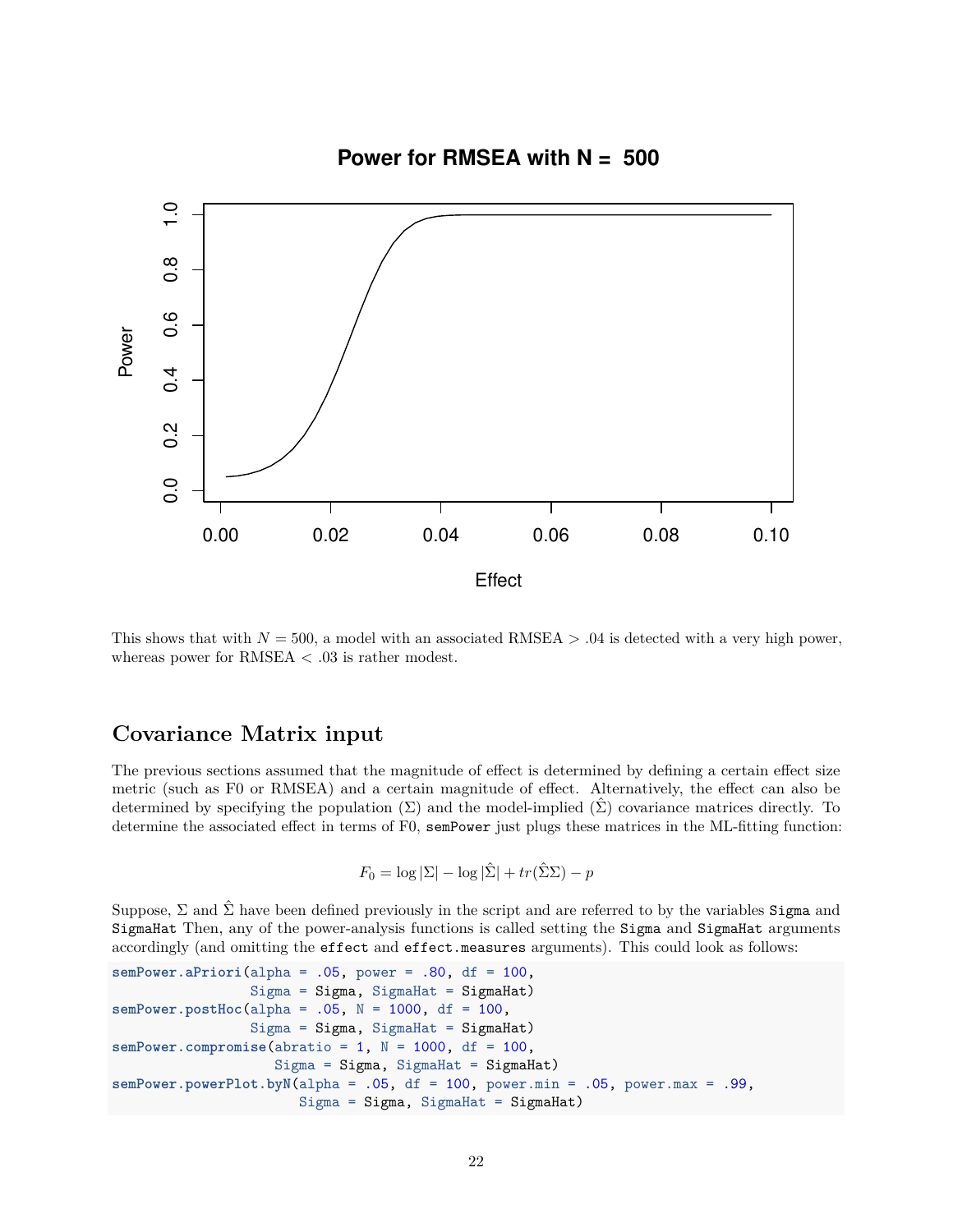This feature is particularly useful when used in conjunction with some other SEM software, which is used to generate the population and the model-implied covariance matrix (note that a proper definition of the latter usually requires fitting the model to the population data). For illustration, let's consider how this could be done using lavaan.

**library**(lavaan)

```
# define (true) population model
model.pop <- '
f1 = -8*x1 + .7*x2 + .6*x3f2 =~ .7*x4 + .6*x5 + .5*x6
f1 ~~ 1*f1
f2 ~- 1*f2
f1 ~~ 0.5*f2
'# define (wrong) H0 model
model.h0 <- '
f1 = x1 + x2 + x3f2 =~ x4 + x5 + x6
f1 ~~ 0*f2
```
After loading the lavaan package, two lavaan model strings are defined. The first model string (model.pop) is used to define the population covariance matrix, so all model parameters are defined (at least implicitly, consult the lavaan documentation for defaults). Here, we define a model comprising two latent factors (each with variance of 1), that are correlated by .5. Each latent factor is measured through three observed indicators (x1 to x6) with (unstandardized) loadings ranging from .5 to .8. The second model string (model.h0) is used to define the hypothesized (wrong) H0 model. To obtain the model-implied covariance matrix, we need to fit this model to the population data; so this is basically an ordinary CFA model string with many free parameters. Note that this model contraints the correlation between the two latent factors to zero. When fitting this model to the population data defined previously, the model is thus wrong, since we defined the correlation between these factors in the population to be .50.

Having defined the model strings, we proceed by actually obtaining the relevant covariance matrices.

```
# get population covariance matrix; equivalent to a perfectly fitting model
cov.pop <- fitted(sem(model.pop))$cov
# get covariance matrix as implied by H0 model
fit.h0 <- sem(model.h0, sample.cov = cov.pop,
              sample.nobs = 1000, sample.cov.rescale = F,
              likelihood='wishart')
df <- fit.h0@test[[1]]$df
cov.h0 <- fitted(fit.h0)$cov
```
cov.pop is now the covariance matrix in the population  $(\Sigma)$ . To obtain the model implied covariance matrix  $(\Sigma)$ , we need to fit our hypothesized, wrong, H0 model (model.h0) to the population data (cov.pop). The model-implied covariance matrix then can be obtained by calling cov.h0 <- fitted(fit.h0)\$cov.

We are now in the position to use the obtained covariance matrix in power analyses. Let's do a post-hoc poweranalysis assuming  $N = 1000$  and alpha = 05 by calling semPower.postHoc with the arguments SigmaHat = cov.h0 and Sigma = cov.pop.

```
ph4 <- semPower.postHoc(SigmaHat = cov.h0, Sigma = cov.pop, alpha = .05, N = 1000, df = df)
summary(ph4)
```
The output (which is omitted here) indicates that fitting the hypothesized model to the population data is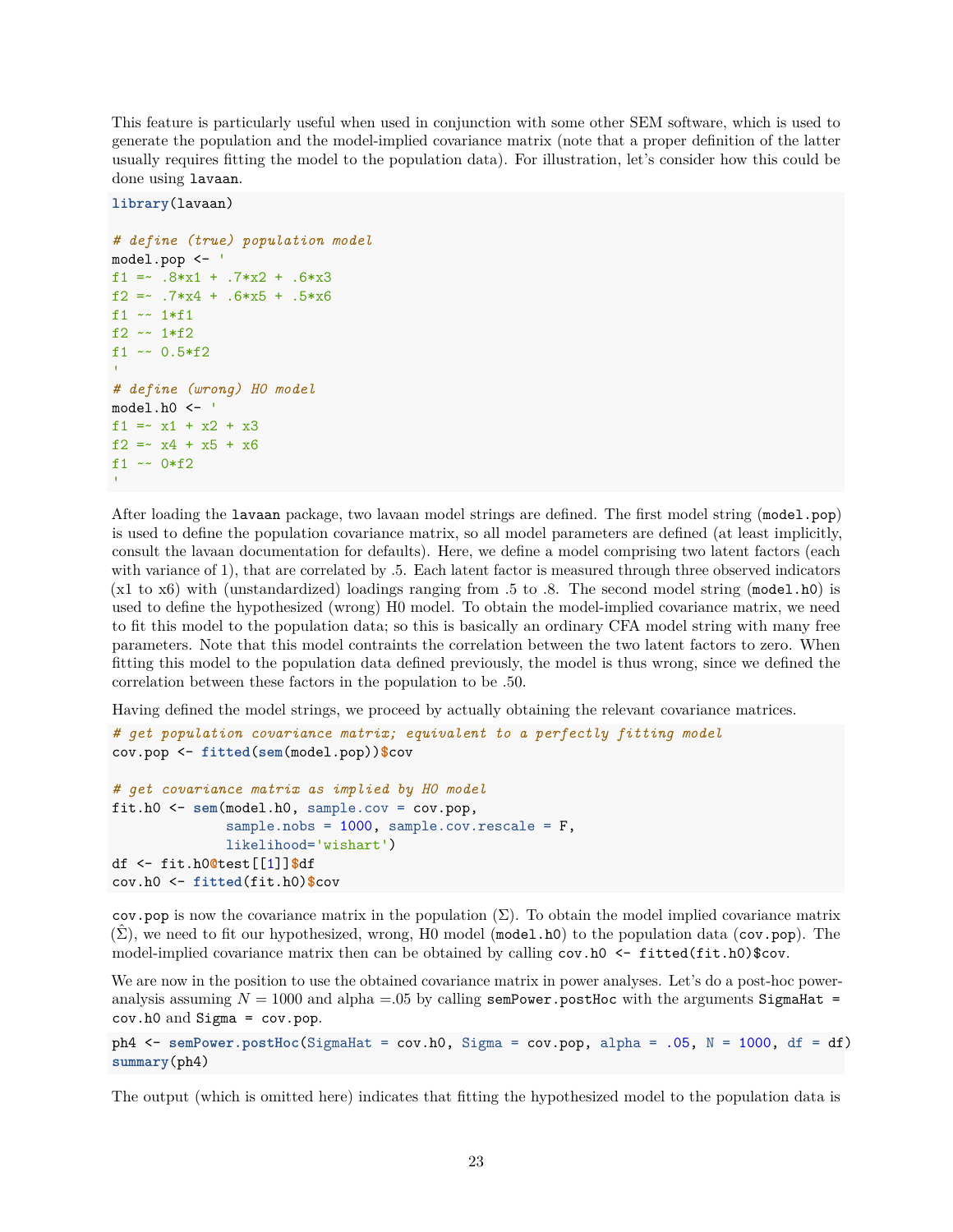associated with a discrepancy of  $F0 = 0.081$  (or RMSEA = .095 or SRMR = .139 or ...) and that the power to reject the H1 model is very high,  $1 - \text{beta} = 1 - 1.347826\text{e}-08$ .

It is instructive to compare the expected chi-square (calculated via the obtained F0) with the chi-square model test statistics as reported by lavaan:

```
fitmeasures(res.h0, 'chisq')
ph4$fmin * (ph4$N-1)
```
fitmeasures(res.h0, 'chisq') prints the model chi-square test as obtained by lavaan when fitting model.h1 to the population data (cov.pop, see above). The line ph4\$fmin \* (ph4\$N-1) computes the expected chi-square, i.e. F0 multiplied by  $(N - 1)$ . Obviously, both values match  $(= 81.52)$ .

## **Power for factor correlations in a standard CFA model**

Given that obtaining the relevant covariance matrix to define an effect of interest can be rather cumbersome, semPower also provides the semPower.powerCFA that simplifies this process for the common case that the correlation between two factors in a standard CFA model is of interest. Note that this function requires the lavaan package.

Generally, semPower.powerCFA requires that a certain CFA model is defined in terms of the number of factors, loadings, and (population) correlations between the factors. One of these correlations defines the effect of interest. semPower.powerCFA then obtains the true population covariance matrix, fits a model contraining the chosen correlation to be zero, obtains the associated model-implied covariance matrix, and finally performs a power analysis on these matrices.

In this context, there are two relevant comparison models. By default (comparison = 'restricted'), the model restricting the correlation to zero is compared against the model that freely estimates this correlation. Alternatively (comparison = 'saturated'), one might also use the saturated model as relevant comparison model.

In the simplest case, only the number of indicators by factor (nIndicator =  $c(3, 6)$ ), the factor correlation  $(\text{phi} = .3)$ , and a single loading  $(\text{loadM} = .6)$  is provided to define a two factor CFA:

```
cfapower <- semPower.powerCFA(type = 'a-priori', comparison = 'restricted',
                              phi = .3, nIndicator = c(3, 6), loadM = .6,
                              alpha = .05, power = .80)
```
The result cfapower is a list comprising the results of the power analysis, the population and model-implied covariance matrices, and several lavaan model strings. To view the power output, call:

```
summary(cfapower$power)
```
To peek into the lavaan model strings, use:

```
# population model
cfapower$modelPop
# (incorrect) analysis model
cfapower$modelAna
```
It is a good idea to check whether everything was set up as intended by fitting the true model to the population covariance matrix:

```
summary(lavaan::sem(cfapower$modelTrue, sample.cov = cfapower$Sigma,
                    sample.nobs = 1000, likelihood = 'wishart', sample.cov.rescale = FALSE),
        stand = TRUF.)
```
You can of course also plug the the population and model-implied covariance matrices into a power analysis: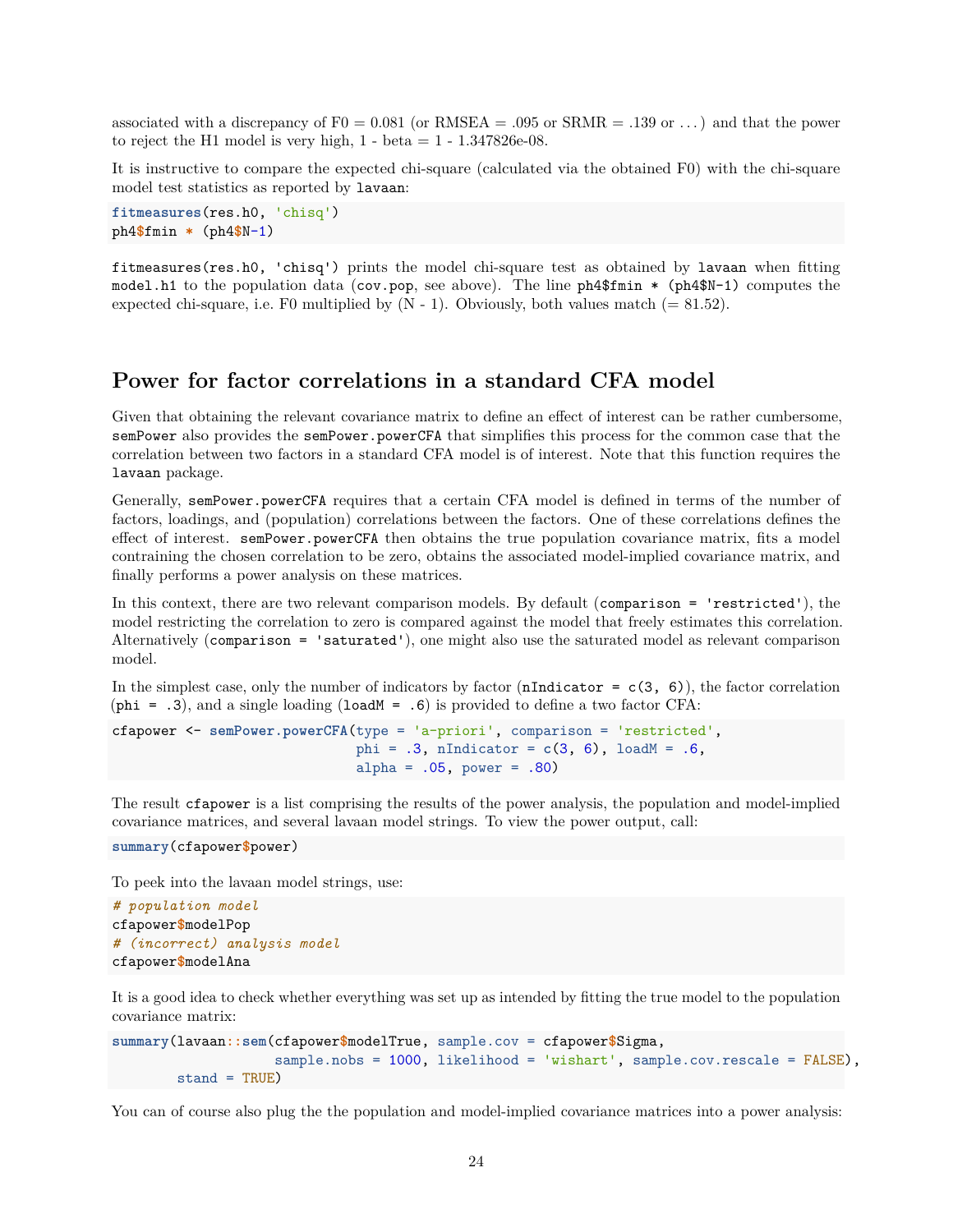```
ph <- semPower.aPriori(SigmaHat = cfapower$SigmaHat, Sigma = cfapower$Sigma,
                       df = 1, alpha = .05, beta = .05)
```

```
summary(ph)
```
Instead of just defining two factors with equal loadings, one may also define more than two factors with varying loadings. Then, phi becomes a factor correlation matrix. For example, let's define three factors with the following correlations:

```
# define correlation matrix between 3 factors
phi <- matrix(c(
 c(1.0, 0.3, 0.7),
 c(0.3, 1.0, 0.4),
 c(0.7, 0.4, 1.0)
), byrow = T, ncol=3)
```
Given that there are now more than two factors and thus more than a single factor correlation, we need to define on which of the factor correlations power analysis should be performed using the nullCor argument. For example,  $nullCor = c(1, 2)$  defines that we are interested in the correlation between the first and the second factor.

Having defined the factor correlations, we also need to define the number of indicators via nIndicator by factor and the factor loadings. Concerning the latter, we can have equal loadings for all indicators, define specific loadings for each indicator, or sample the loadings from a normal distribution with given mean and standard deviation or from a uniform distribution providing minimum and maximum loading:

```
# sample loadings from normal distribution using mean and sd; same for all factors
cfapower <- semPower.powerCFA(type = 'post-hoc',
                              phi = phi, nullCor = c(1, 2),
                              nIndicator = c(6, 5, 4), loadM = .5, loadSD = .1,
                              alpha = .05, N = 250)
# sample loadings from normal distribution using mean and sd for each factor
cfapower <- semPower.powerCFA(type = 'post-hoc',
                              phi = phi, nullCor = c(1, 2),
                              nIndicator = c(3, 6, 5),loadM = c(.5, .6, .7), loadSD = c(.1, .05, 0),
                              alpha = .05, N = 250)
# sample loadings from uniform using min-max; same for all factors
cfapower <- semPower.powerCFA(type = 'post-hoc',
                              phi = phi, nullCor = c(1, 2),
                              nIndicator = c(6, 5, 4), loadMinMax = c(.3, .8),
                              alpha = .05, N = 250)
# sample loadings from uniform using min-max for each factor
loadMinMax <- matrix(c(
  c(.4, .6),
  c(.5, .8),
 c(.3, .7)
), byrow = T, nrow=3)
cfapower <- semPower.powerCFA(type = 'post-hoc',
                              phi = phi, nullCor = c(1, 2),
                              nIndicator = c(6, 5, 4), loadMinMax = loadMinMax,
                              alpha = .05, N = 250)
```